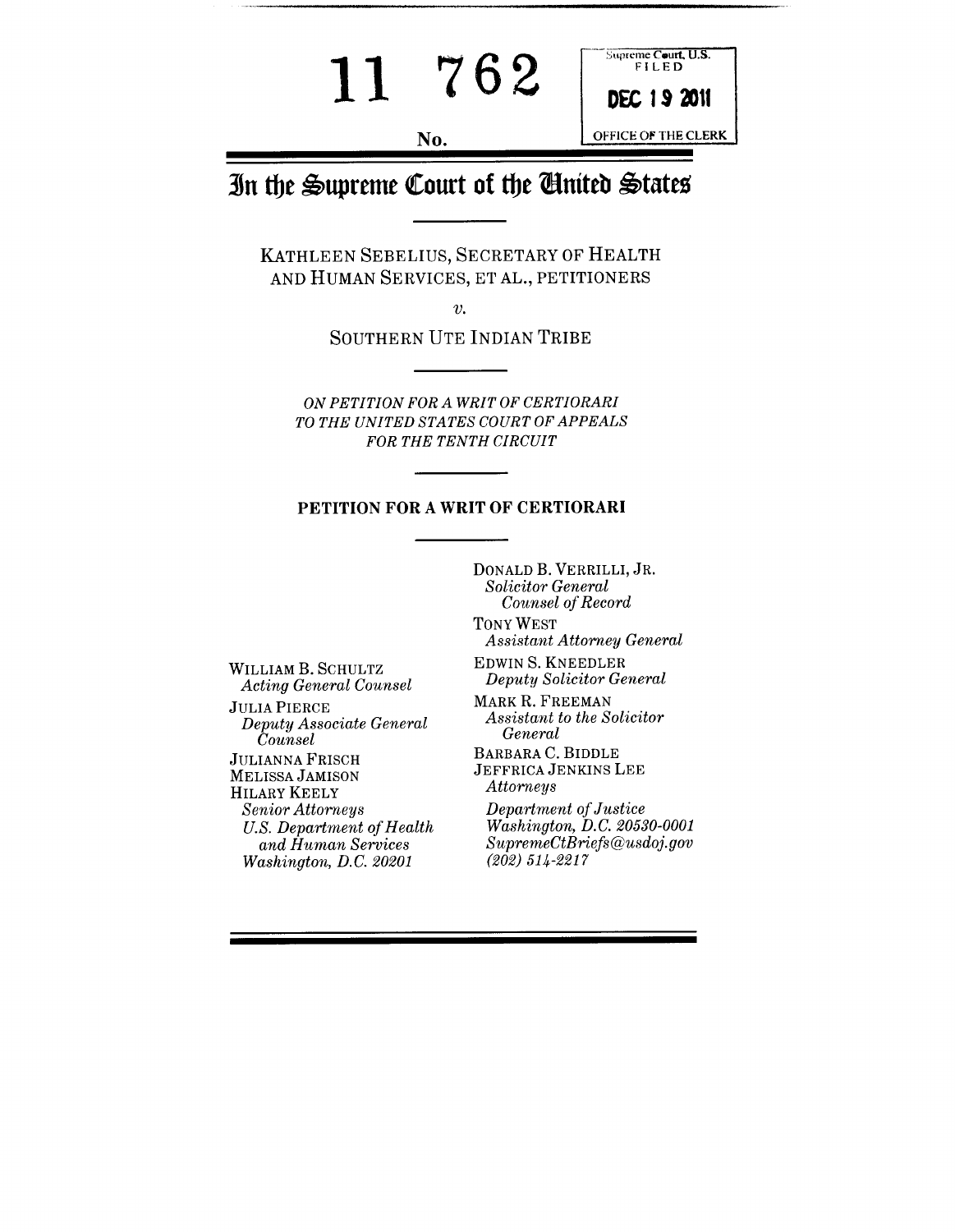**Blank Page** 

 $\label{eq:conformal} \begin{split} \mathcal{L}_{\mathcal{A}}(t) = \mathcal{L}_{\mathcal{A}}(t) = \mathcal{L}_{\mathcal{A}}(t) + \mathcal{L}_{\mathcal{A}}(t) + \mathcal{L}_{\mathcal{A}}(t) + \mathcal{L}_{\mathcal{A}}(t) + \mathcal{L}_{\mathcal{A}}(t) + \mathcal{L}_{\mathcal{A}}(t) + \mathcal{L}_{\mathcal{A}}(t) + \mathcal{L}_{\mathcal{A}}(t) + \mathcal{L}_{\mathcal{A}}(t) + \mathcal{L}_{\mathcal{A}}(t) + \mathcal{L}_{\mathcal{A}}(t$ 

 $\Delta \sim 10^{11}$  mass  $^{-1}$  .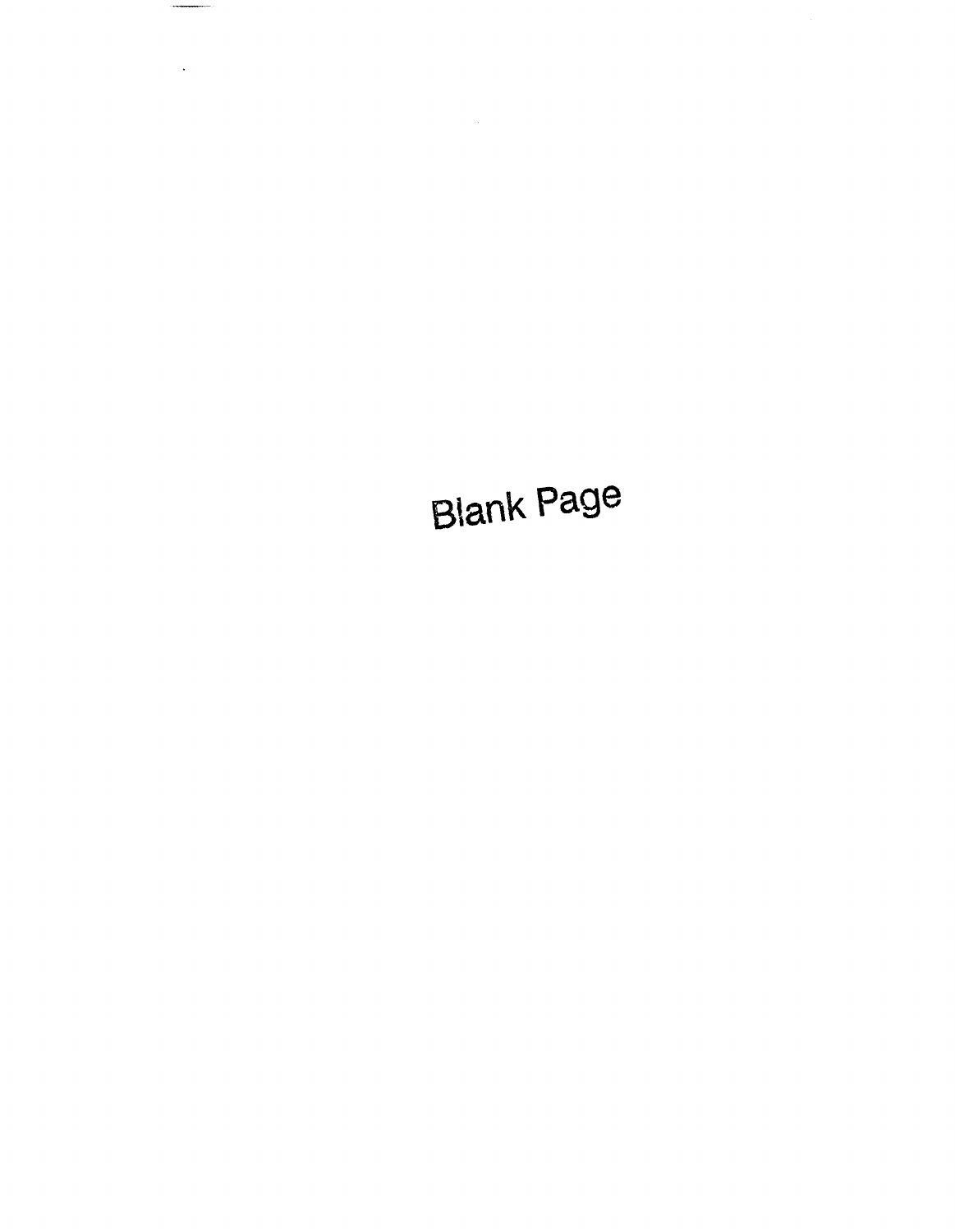#### QUESTION PRESENTED

Each year since 1998, Congress has imposed an express statutory cap on the annual appropriations available to the Secretary of Health and Human Services to pay tribal contract support costs under the Indian Self-Determination and Education Assistance Act (ISDA), 25 U.S.C. 450 *et seq.*

The question presented is whether the Secretary must accept an Indian tribe's proposal for a new ISDA self-determination contract, notwithstanding that the Secretary lacks sufficient appropriations under the statutory cap to pay the tribe's proposed contract support costs.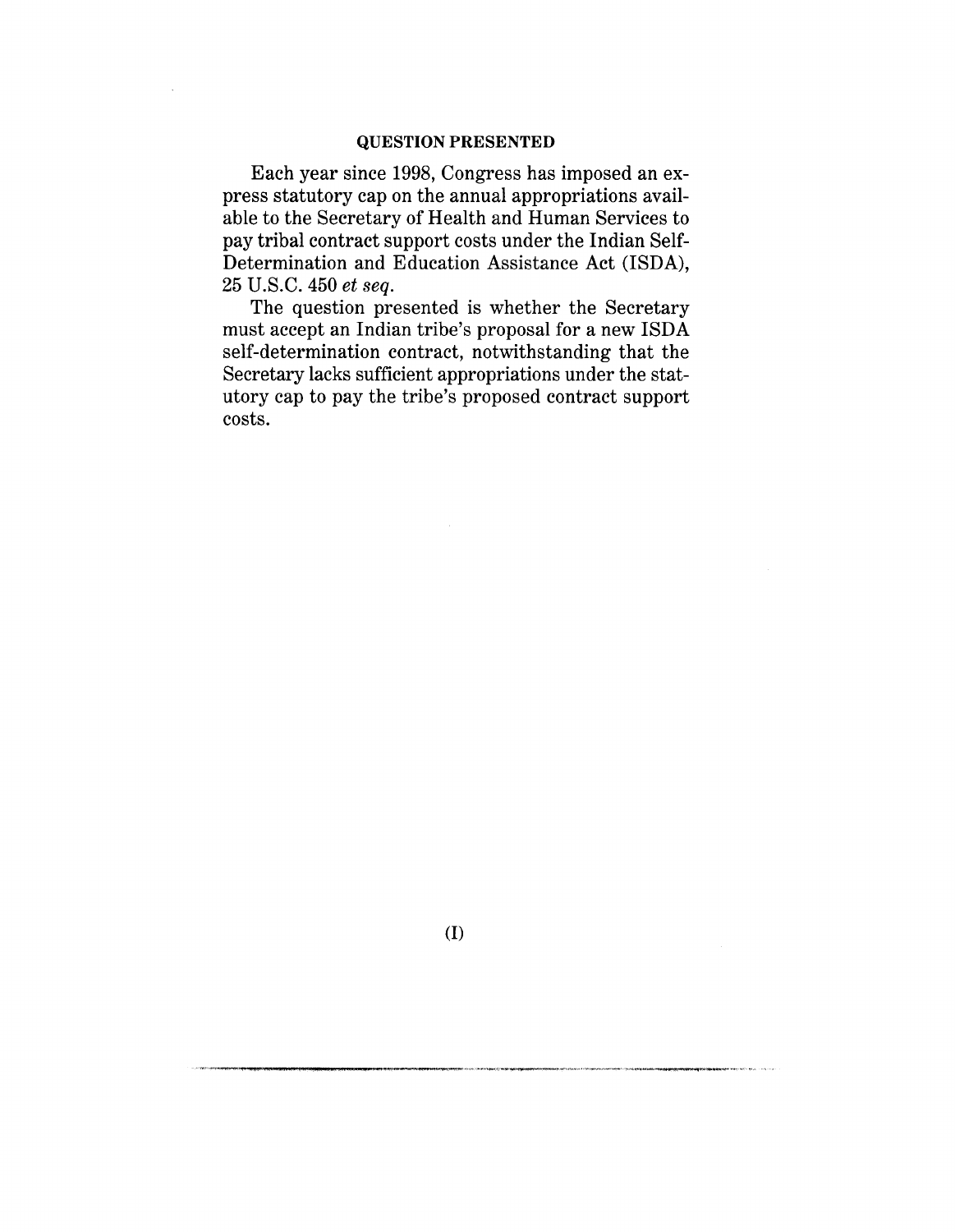#### PARTIES TO THE PROCEEDING

Petitioners are Kathleen Sebelius, Secretary of Health and Human Services; Regina M. Benjamin, Surgeon General; Yvette Roubideaux, Director, Indian Health Service; Richie Grinnell, Director, Albuquerque Area Office, Indian Health Service; Indian Health Service; Public Health Service; and the Department of Health and Human Services.

Respondent is the Southern Ute Indian Tribe.

(II)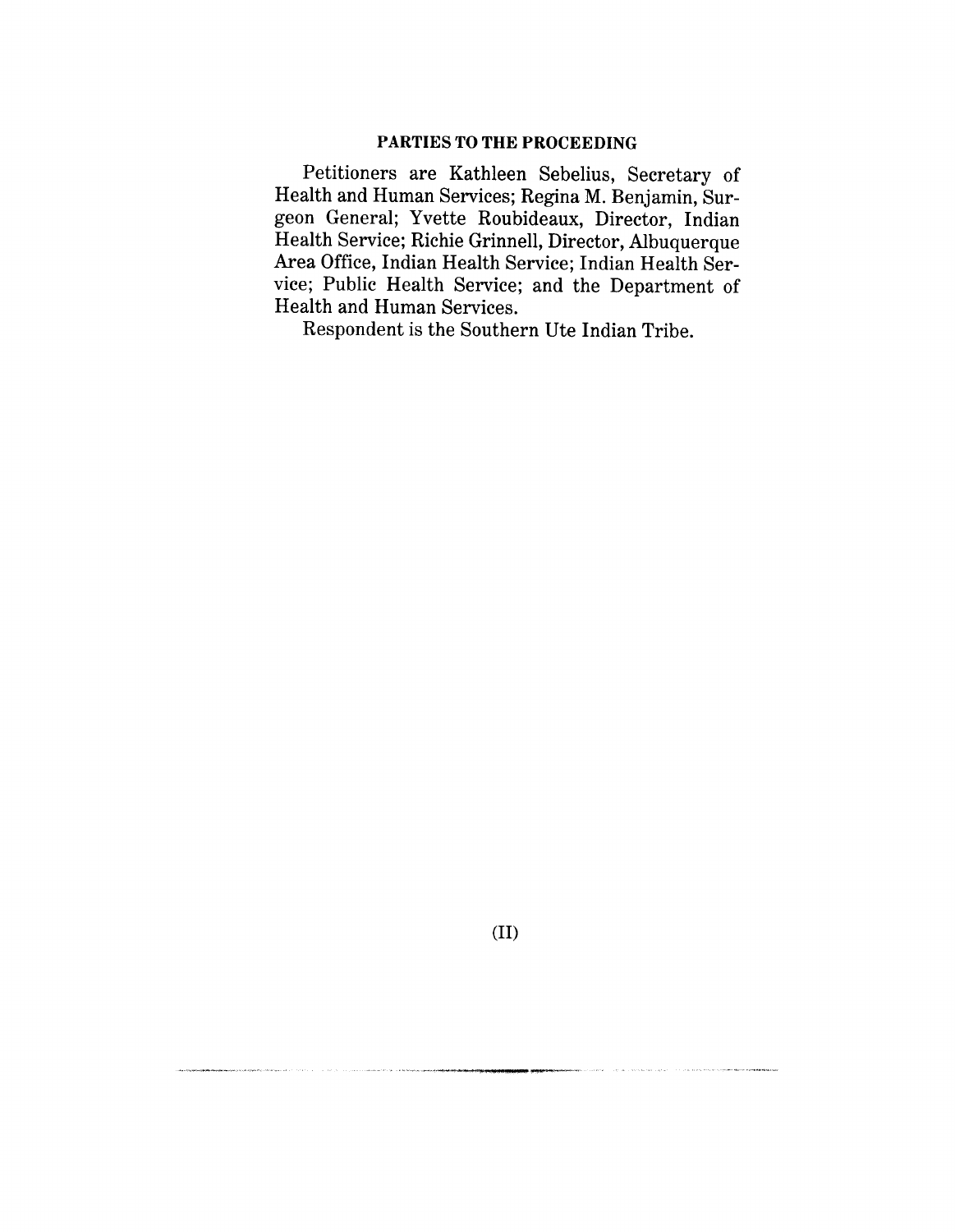#### **TABLE OF CONTENTS**

| Page                                                |
|-----------------------------------------------------|
|                                                     |
|                                                     |
| Constitutional and statutory provisions involved  2 |
|                                                     |
|                                                     |
|                                                     |
| Appendix $A -$ Court of appeals opinion             |
| $(Sept. 19, 2011)$ 1a                               |
| Appendix B - Judgment (Sept. 19, 2011) $\ldots$ 28a |
|                                                     |
| Appendix D - Memorandum opinion and order           |
| following presentment hearing                       |
|                                                     |
| Appendix $E$ – Memorandum opinion and order on      |
| plaintiff's motion for preliminary                  |
| injunction and defendant's motion for               |
| summary judgment (June 15, 2007) $46a$              |
|                                                     |
|                                                     |

#### **TABLE OF AUTHORITIES**

Cases:

.<br>The contract of the second processes and the first of the contract of the contract of the contract of the contract of the contract of the contract of the contract of the contract of the contract of the contract of the co

| Arctic Slope Native Ass'n v. Sebelius, 629 F.3d                      |
|----------------------------------------------------------------------|
| 1296 (Fed. Cir. 2010), petition for cert. pending,                   |
|                                                                      |
| <i>Cherokee Nation v. Leavitt,</i> 543 U.S. 631 (2005) $\ldots$ 6, 7 |
| Ramah Navajo Chapter v. Salazar, 644 F.3d 1054                       |
| (10th Cir. 2011), petition for cert. pending,                        |
| No. 11-551 (filed Oct. 31, 2011)  14, 16                             |

(III)

.<br>Nameno <del>de reg</del>istritare e interessina pri

.<br>במקרה הקירו השמעות המקורה לי היו כל ידי ידי היה היה היה היה היה מרויה את הקירויות להיות היה הקירוקאות המוכרית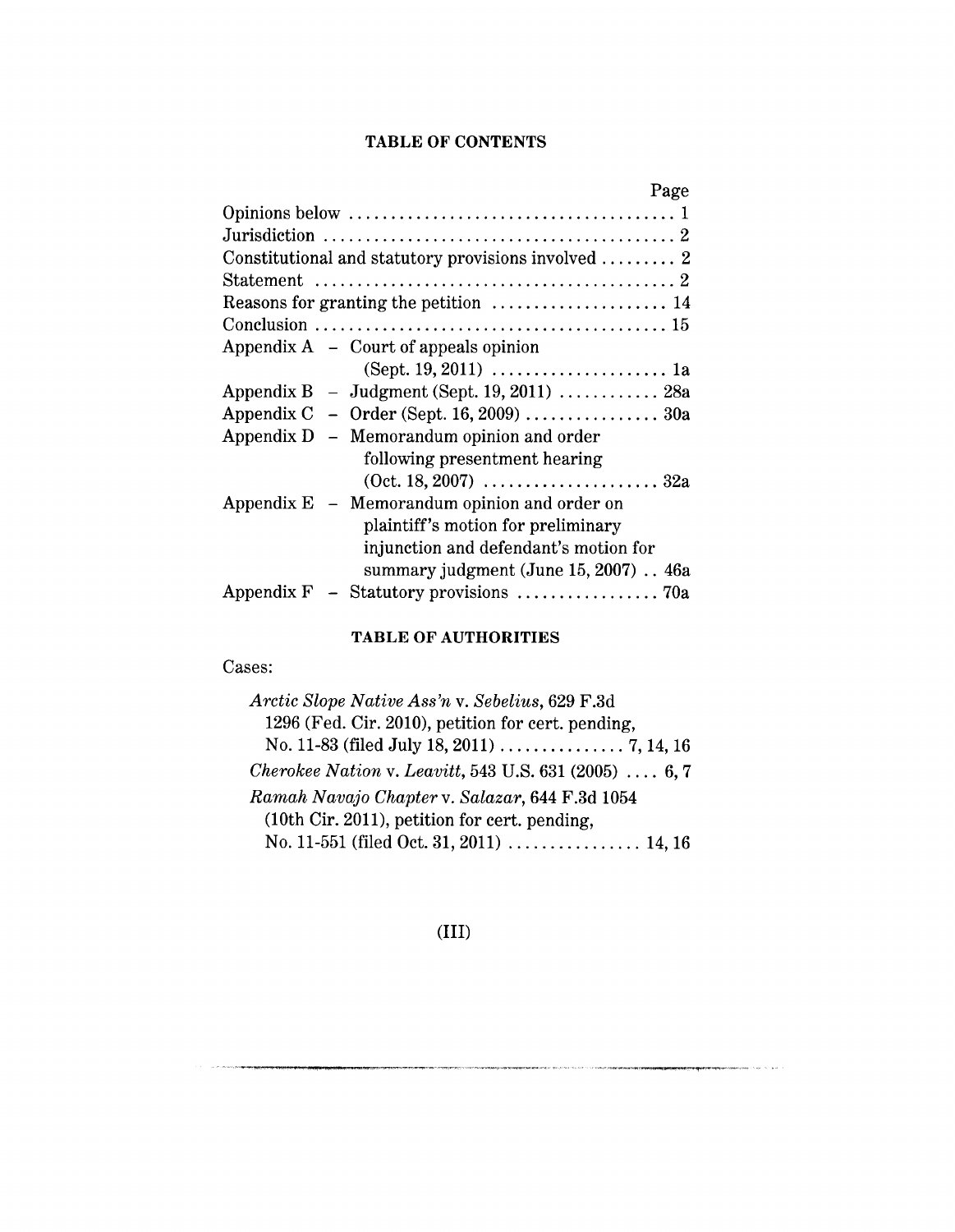| Case—Continued:<br>Page                                                                                          |  |
|------------------------------------------------------------------------------------------------------------------|--|
| Southern Ute Indian Tribe v. Leavitt, 564 F.3d                                                                   |  |
| Constitution, statutes and regulation:                                                                           |  |
| U.S. Const. Art. I, § 9, Cl. 7 (Appropriations                                                                   |  |
| Anti-Deficiency Act, 31 U.S.C. 1341 et seq.  2                                                                   |  |
| $31 \text{ U.S.C. } 1341 \ldots \ldots \ldots \ldots \ldots \ldots \ldots \ldots \ldots \ldots \ldots \ldots 10$ |  |
| Department of the Interior and Related Agencies<br>Appropriations Act, 2004, Pub. L. No. 108-108:                |  |
|                                                                                                                  |  |
|                                                                                                                  |  |
| Consolidated Appropriations Act, 2004,                                                                           |  |
| Consolidated Appropriations Act, 2005,<br>Pub. L. No. 108-447:                                                   |  |
| $118 \text{ Stat. } 3084 \ldots \ldots \ldots \ldots \ldots \ldots \ldots \ldots \ldots \ldots \ldots 7$         |  |
|                                                                                                                  |  |
|                                                                                                                  |  |
| Indian Self-Determination and Education Assis-                                                                   |  |
| $25 \text{ U.S.C. } 450a(b) \dots \dots \dots \dots \dots \dots \dots \dots \dots \dots 2$                       |  |
|                                                                                                                  |  |
|                                                                                                                  |  |
|                                                                                                                  |  |
| $25 \text{ U.S.C. } 450f(a)(2) \dots \dots \dots \dots \dots \dots \dots \quad 4, 9, 11, 13$                     |  |
|                                                                                                                  |  |
|                                                                                                                  |  |
|                                                                                                                  |  |
|                                                                                                                  |  |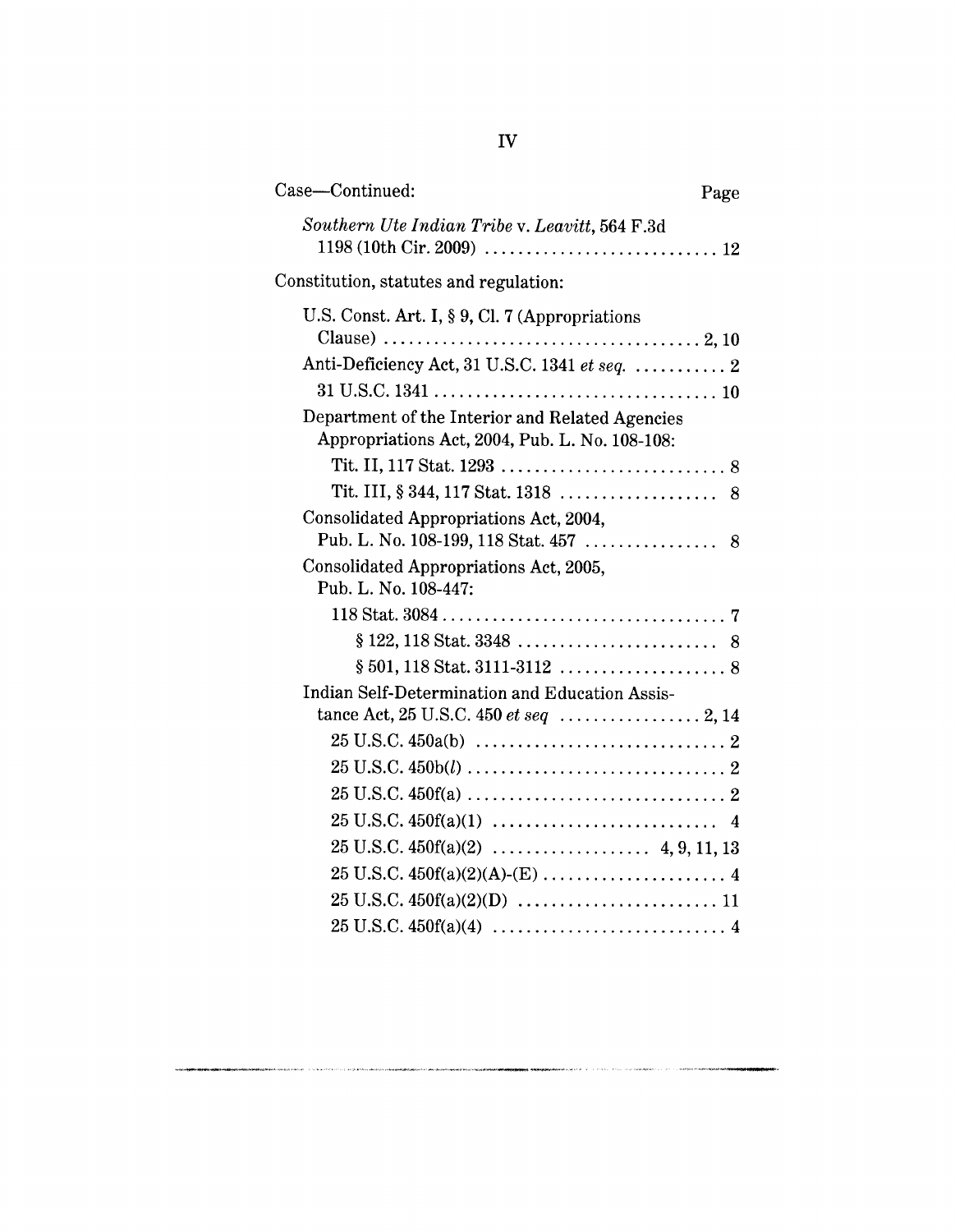| Statutes and regulation—Continued:                                                                                         | Page |
|----------------------------------------------------------------------------------------------------------------------------|------|
|                                                                                                                            |      |
|                                                                                                                            |      |
|                                                                                                                            |      |
|                                                                                                                            |      |
|                                                                                                                            |      |
|                                                                                                                            |      |
| $25 \text{ U.S.C. } 450 \text{j-1}(a)(3)(A) \dots \dots \dots \dots \dots \dots \dots \dots \dots \dots \dots \dots \dots$ |      |
|                                                                                                                            |      |
|                                                                                                                            |      |
| $25 \text{ U.S.C. } 450l(a)(1) \dots \dots \dots \dots \dots \dots \dots \dots \dots \dots \dots 5$                        |      |
|                                                                                                                            |      |
|                                                                                                                            |      |
| Indian Self-Determination and Education Assis-                                                                             |      |
| tance Act Amendments of 1988, Pub. L. No.                                                                                  |      |
| 100-472, § 205, 102 Stat. 2292 (25 U.S.C.                                                                                  |      |
|                                                                                                                            |      |
| Act of Nov. 14, 1997, Pub. L. No. 105-83, Tit. I, 111                                                                      |      |
| Act of Oct. 21, 1998, Pub. L. No. 105-277, Tit. I,                                                                         |      |
|                                                                                                                            |      |
| Act of Nov. 29, 1999, Pub. L. No. 106-113, App. C.                                                                         |      |
|                                                                                                                            |      |
| Act of Oct. 11, 2000, Pub. L. No. 106-291, Tit. I,                                                                         |      |
|                                                                                                                            |      |
| Act of Nov. 5, 2001, Pub. L. No. 107-63, Tit. I, 115                                                                       |      |
|                                                                                                                            |      |
| Act of Feb. 20, 2003, Pub. L. No. 108-7, Div. F,                                                                           |      |
|                                                                                                                            |      |

 $\sim 10^{-11}$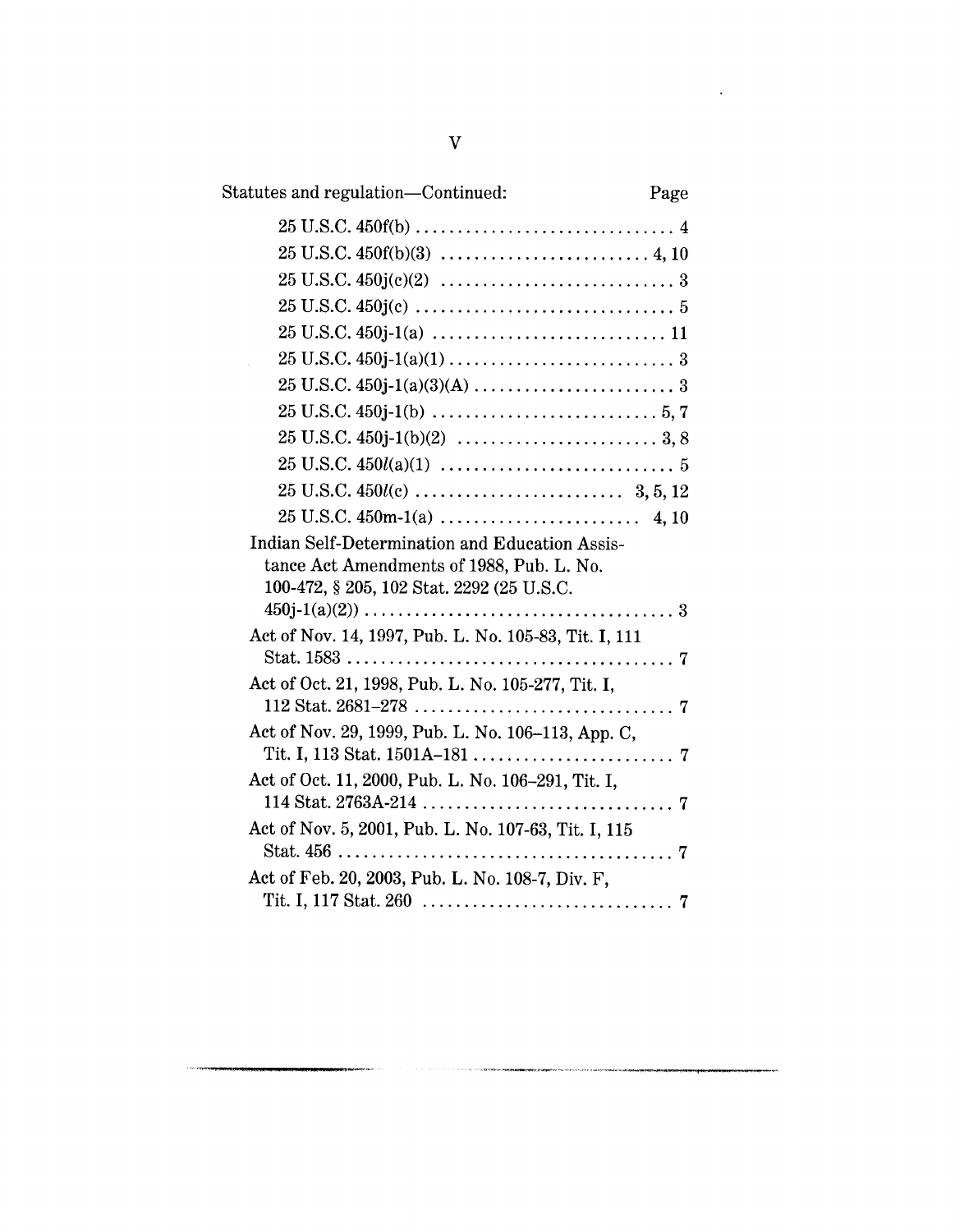| Statutes and regulation-Continued:                                                                                                    | Page |
|---------------------------------------------------------------------------------------------------------------------------------------|------|
| Act of Nov. 10, 2003, Pub. L. No. 108-108, Tit. I,                                                                                    |      |
|                                                                                                                                       |      |
| $\S~344, 117~\mathrm{Stat.}~1318\ldots\ldots\ldots\ldots\ldots\ldots\ldots\ldots\ldots\ldots\,8$                                      |      |
| Act of Aug. 2, 2005, Pub. L. No. 109-54, Tit. I,                                                                                      |      |
|                                                                                                                                       |      |
| Act of Feb. 15, 2007, Pub. L. No. 110-5, 121 Stat.                                                                                    |      |
|                                                                                                                                       |      |
| Act of Dec. 26, 2007, Pub. L. No. 110-161, Div. F,                                                                                    |      |
|                                                                                                                                       |      |
| Act of Mar. 11, 2009, Pub. L. No. 111-8, 123 Stat.                                                                                    |      |
| 735                                                                                                                                   |      |
| Act of Oct. 30, 2009, Pub. L. No. 111-88, 123 Stat.                                                                                   |      |
| 2945                                                                                                                                  |      |
| Act of Apr. 15, 2011, Pub. L. No. 112-10, Div. B,                                                                                     |      |
|                                                                                                                                       |      |
| $25 \, \mathrm{C.F.R.} \, 900.8 \mathrm{(h)} \, \, \ldots \ldots \ldots \ldots \ldots \ldots \ldots \ldots \ldots \ldots \ldots \, 4$ |      |
|                                                                                                                                       |      |

.<br>I 1992 - In Scientiffe and de 1995 de Prince de la provincia de

.<br>Paul Siria III de la confessión del contro i del participat del contro de la componentación de la papa de la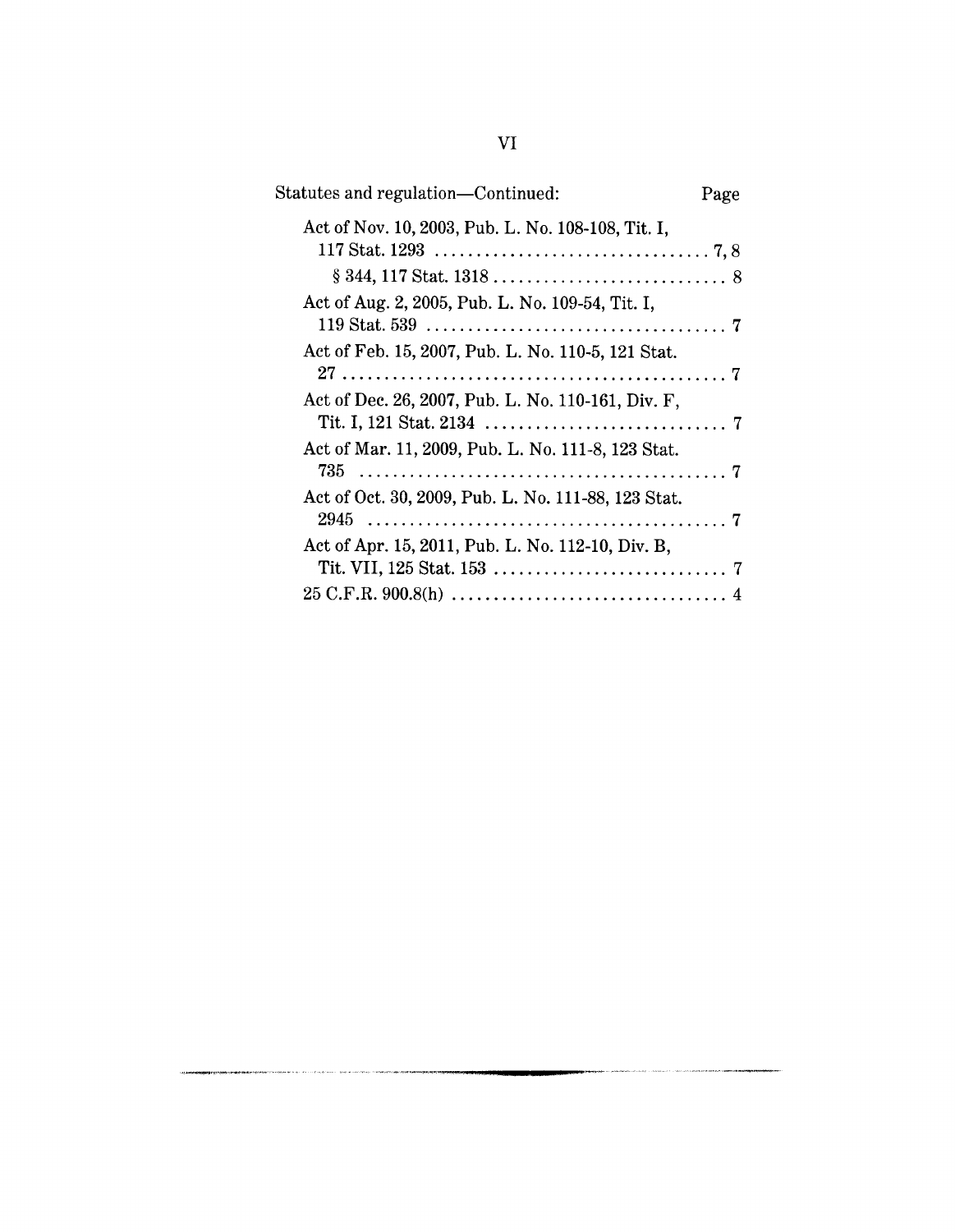### **In the Supreme Court of the Cinited States**

No.

KATHLEEN SEBELIUS, SECRETARY OF HEALTH AND HUMAN SERVICES, ET AL., PETITIONERS

 $v_{\cdot}$ 

SOUTHERN UTE INDIAN TRIBE

*ON PETITION FOR A WRIT OF CERTIORARI TO THE UNITED STATES COURT OF APPEALS FOR THE TENTH CIRCUIT*

#### PETITION FOR A WRIT OF CERTIORARI

The Solicitor General, on behalf of the Secretary of Health and Human Services, *et al.,* respectfully petitions for a writ of certiorari to review the judgment of the United States Court of Appeals for the Tenth Circuit in this case.

#### OPINIONS BELOW

The opinion of the court of appeals (App., *infra,* la-27a) is reported at 657 F.3d 1071. The opinion of the district court (App., *infra,* 32a-45a) is unreported. An earlier opinion of the district court (App., *infra,* 46a-69a) is reported at 497 F. Supp. 2d 1245.

(1)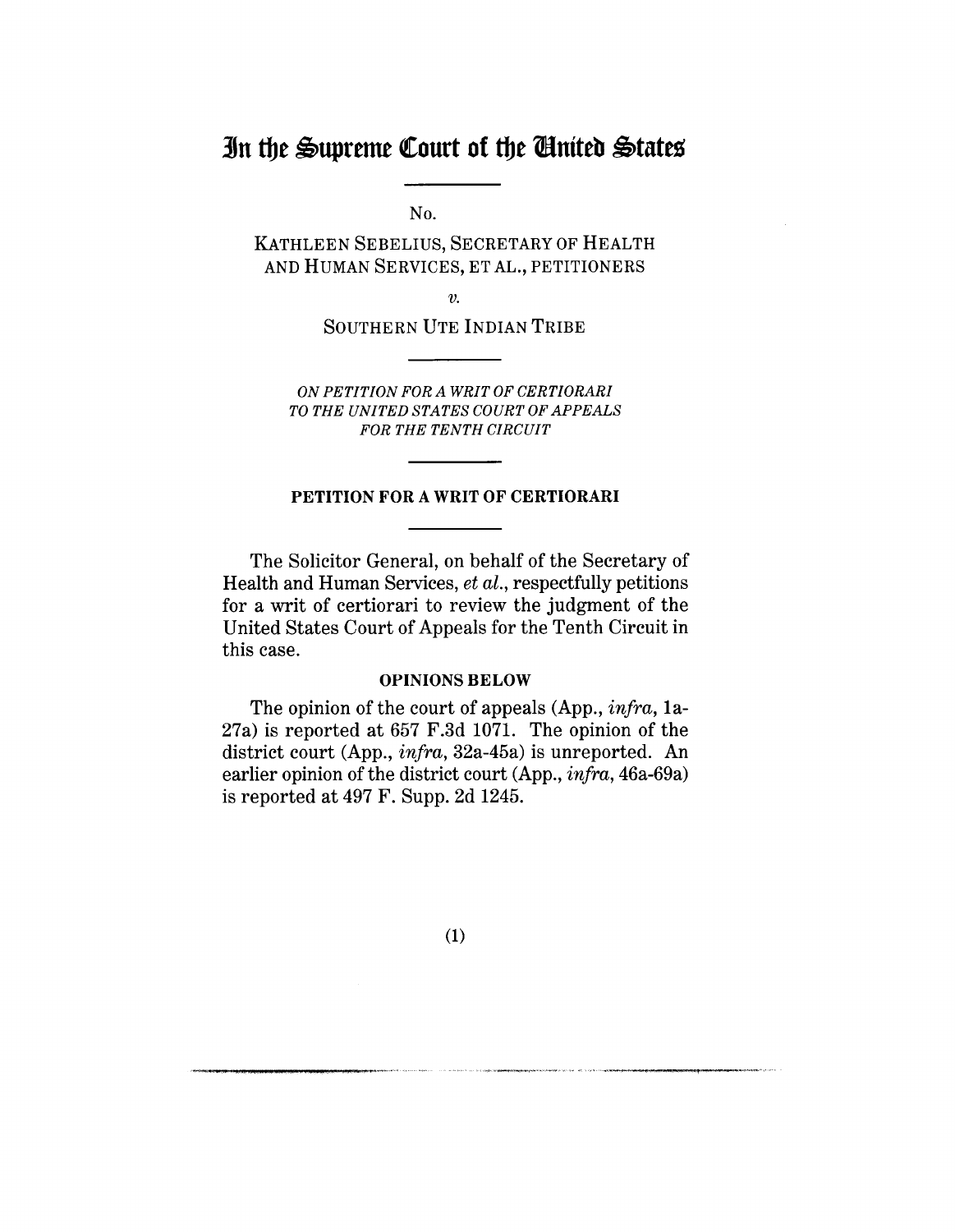#### JURISDICTION

The judgment of the court of appeals was entered on September 19, 2011. The jurisdiction of this Court is invoked under 28 U.S.C. 1254(1).

#### CONSTITUTIONAL AND STATUTORY PROVISIONS IN¥OLVED

The Appropriations Clause, U.S. Const. Art. I, § 9, C1. 7, provides: "No Money shall be drawn from the Treasury, but in Consequence of Appropriations made by Law."

Relevant provisions of the Indian Self-Determination and Education Assistance Act, 25 U.S.C. 450 *et seq.,* and the Anti-Deficiency Act, 31 U.S.C. 1341 *et seq.,* are reproduced in the appendix to this petition (App., *infra,* 70a-91a).

#### STATEMENT

1. a. Congress enacted the Indian Self-Determination and Education Assistance Act (ISDA), 25 U.S.C. 450 *et seq.,* to promote "effective and meaningful participation by the Indian people in the planning, conduct, and administration" of federal programs and services for Indians. 25 U.S.C. 450a(b). The Act "direct[s]" the Secretary of the Interior or the Secretary of Health and Human Services, as appropriate, to enter into a "selfdetermination contract" at the "request of any Indian tribe" to permit a tribal organization to administer federal programs that the Secretary would otherwise provide directly for the benefit of Indians.<sup>1</sup> 25 U.S.C. 450f(a). The Act thus generally permits a tribe, at its

<sup>&</sup>lt;sup>1</sup> The Act defines the term "tribal organization" to include, *interalia*, the governing body of an Indian tribe or any organization controlled or chartered by the tribe. See  $25$  U.S.C.  $450b(l)$ .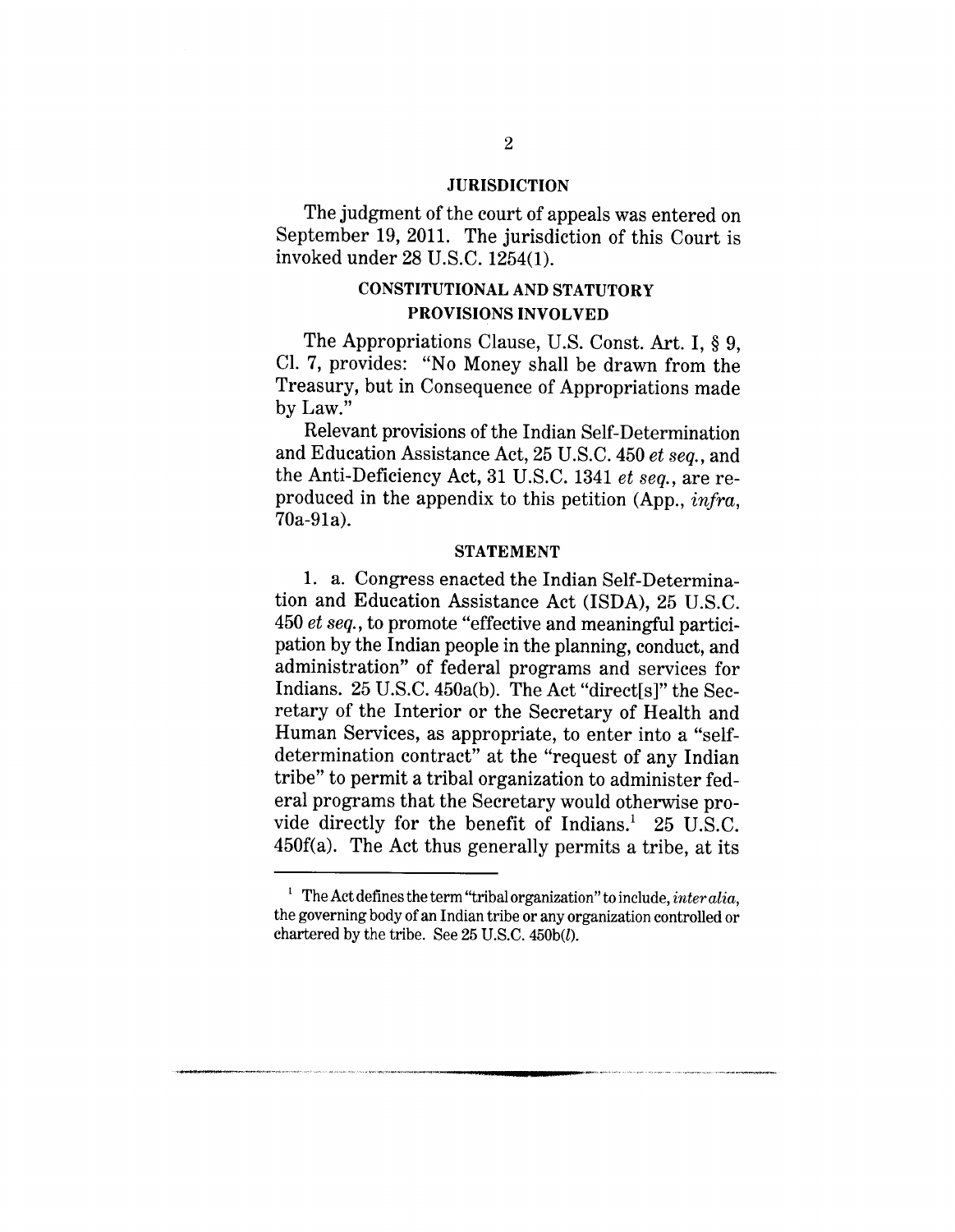request, to step into the shoes of a federal agency and administer federally funded services.

The basic parameters of an ISDA contract are set out in the Act. See generally 25 U.S.C. 450/(c) (model agreement). As originally enacted in 1975, the ISDA required the Secretary to provide the amount of funding that the "Secretary would have otherwise provided for the operation of the programs" by the federal government during the fiscal year in question. 25 U.S.C.  $450j-1(a)(1)$ . This amount is sometimes called the "secretarial amount." In 1988, Congress amended the ISDA to require that, in addition to the secretarial amount, the Secretary must also provide an amount for the tribe's "contract support costs," which are costs that a tribe must incur to operate a federal program but that the Secretary would not incur. See Indian Self-Determination and Education Assistance Act Amendments of 1988, Pub. L. No. 100-472, § 205, 102 Stat. 2292 (25 U.S.C.  $450j-1(a)(2)$ . Such costs may include certain direct costs of administering a program, such as costs of complying with special audit and reporting requirements, and indirect costs, such as an allocable share of general overhead. See  $25 \text{ U.S.C. } 450 \text{j} - 1(a)(3)(\text{A})$ . Because this amount may vary over time, the sums to be provided are negotiated on an annual basis and memorialized in annual funding agreements. See 25 U.S.C. 450j(c)(2); 25 U.S.C.  $450l(c)$  (model agreement § 1(b)(4) and (f)(2)). Once a tribal contractor has received a particular amount of funding under a self-determination contract, however, that amount "shall not be reduced by the Secretary in subsequent years" except in specified circumstances. 25 U.S.C. 450j-l(b)(2).

The Secretary is generally required to enter into a self-determination contract upon receiving a proper re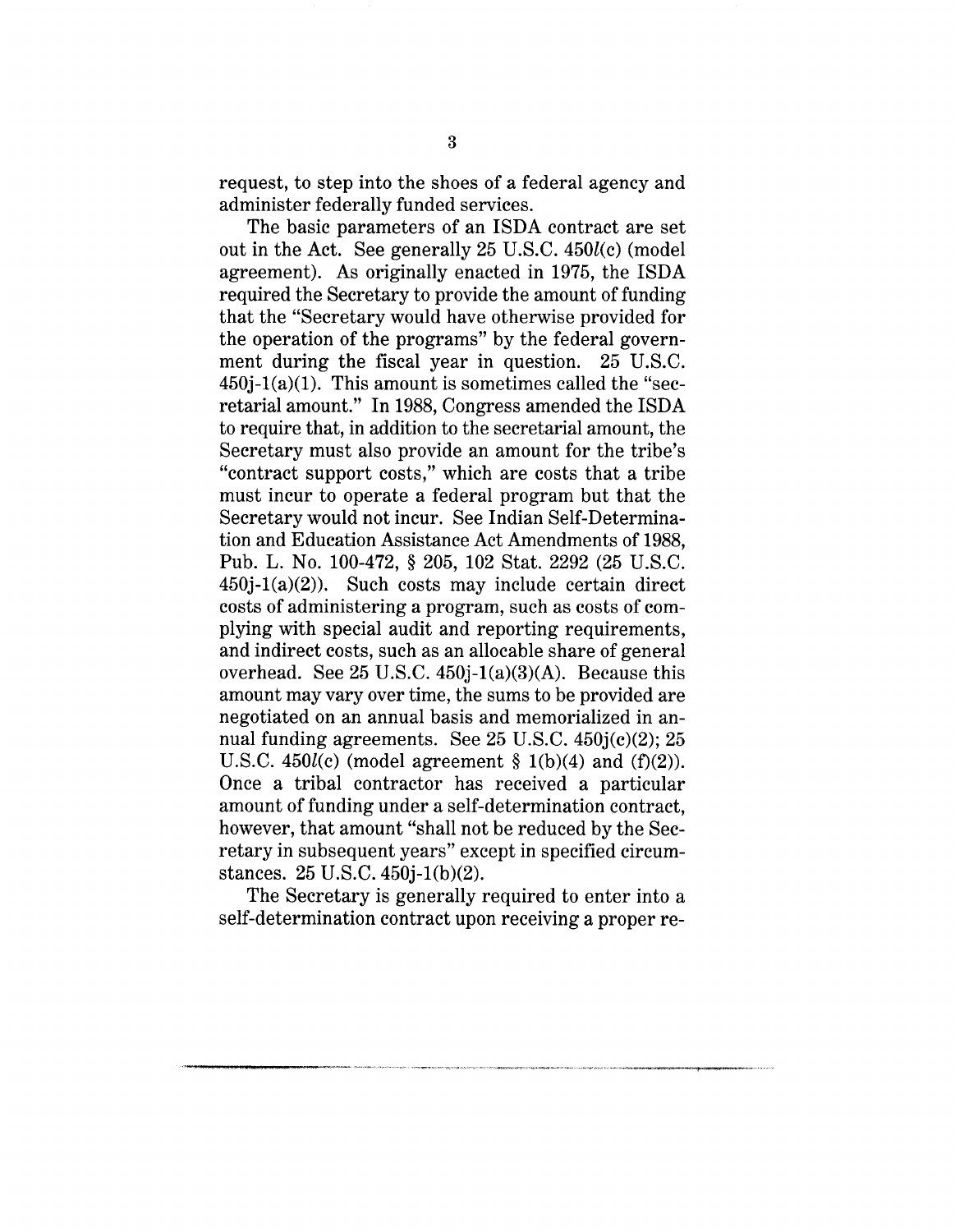quest from an Indian tribe. See  $25$  U.S.C.  $450f(a)(1)$ ("The Secretary is directed, upon the request of any Indian tribe by tribal resolution, to enter into a self-determination contract or contracts[.]"). The tribe's proposal must specify, *inter alia,* the federal program or service to be administered and the amount of funds requested, including any funding for contract support costs. 25 C.F.R. 900.8(h); see 25 U.S.C. 450f(a)(2). Within 90 days of receiving the proposal, the Secretary must "approve the proposal and award the contract" unless the Secretary makes a "specific finding" that the proposal falls within one of five enumerated grounds for declining the request. See 25 U.S.C.  $450f(a)(2)(A)$ -(E).

If the Secretary declines a tribe's request for a contract, the Secretary must give a written explanation of the reasons for declination, assist the applicant in overcoming the stated objections if possible, and provide an opportunity for a hearing on the record and for an administrative appeal.<sup>2</sup> 25 U.S.C. 450f(b). Alternatively, in lieu of an administrative appeal, the tribe may "initiate an action in a Federal district court and proceed directly to such court" to challenge the Secretary's declination decision. 25 U.S.C. 450f(b)(3); see 25 U.S.C. 450m-1(a) (granting district courts original jurisdiction over suits against the Secretary under the ISDA, including claims for "injunctive relief to reverse a declination finding").

b. This case concerns what happens when a tribe submits a proposal for a new ISDA contract that the Secretary cannot approve because Congress has not

 $2^{\circ}$  The Secretary must also approve "any severable portion" of the declined proposal, "subject to any alteration in the scope of the proposal that the Secretary and the tribal organization agree to." 25 U.S.C. 450f(a)(4).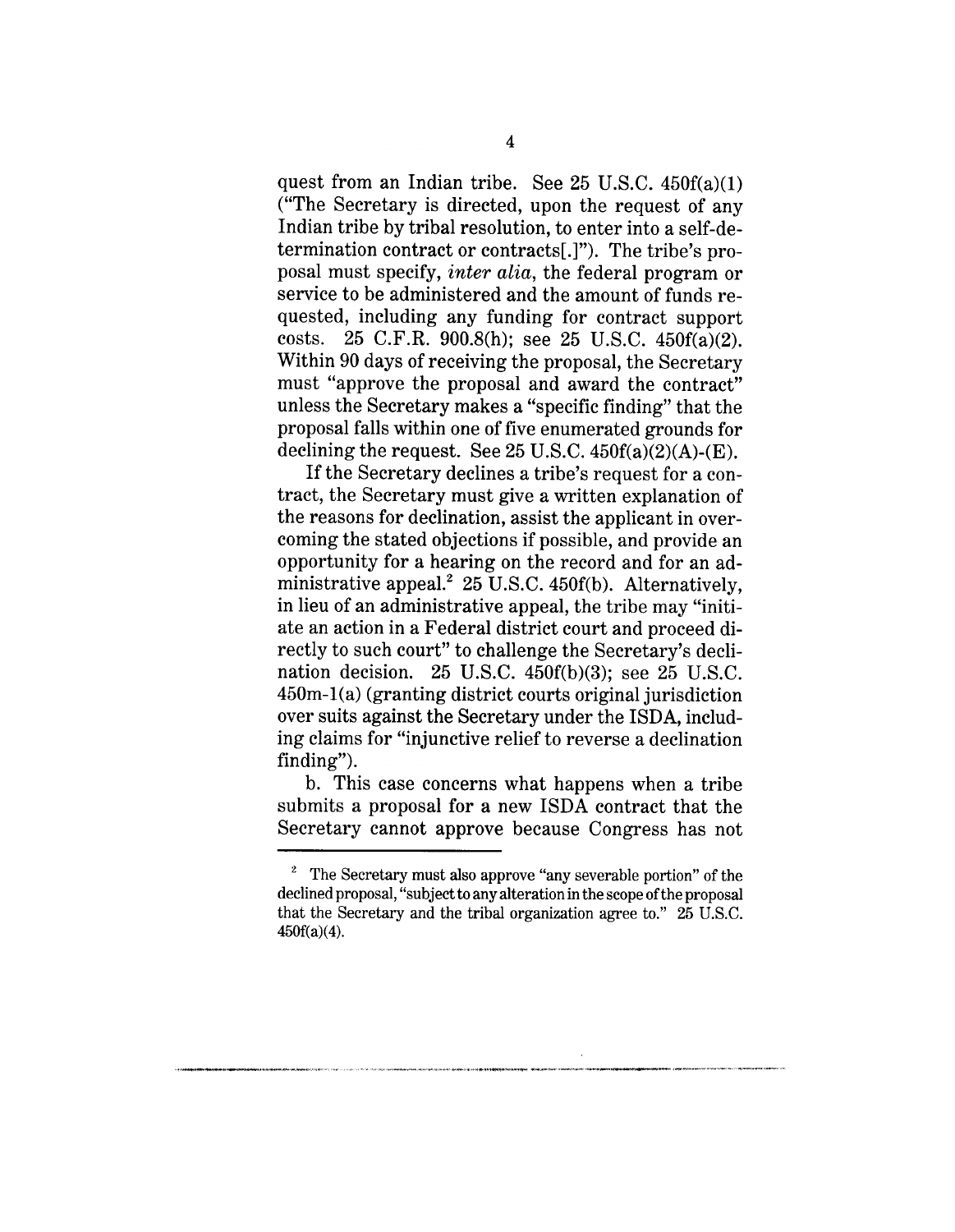authorized sufficient appropriations to pay the tribe's contract support costs.

Federal funding under ISDA contracts, like funding for other federal programs, is contingent upon the availability of appropriations. Congress made that contingency explicit in several places in the Act. While the ISDA generally requires the Secretary to approve an Indian tribe's request for a self-determination contract, for example, Congress provided that "[t]he amounts of such contracts shall be subject to the availability of appropriations." 25 U.S.C. 450j(c). Similarly, the Act provides that "[e]ach self-determination contract" must "contain, or incorporate by reference," certain standard terms. 25 U.S.C.  $450l(a)(1)$ . Those prescribed terms specify that a lack of sufficient appropriations may negate the duty of either party to perform. See 25 U.S.C.  $450l(c)$  (model agreement § 1(b)(4) and (c)(3)). And in a provision entitled "Reductions and increases in amount of funds provided," Congress specified that:

Notwithstanding any other provision in this [Act], the provision of funds under this [Act] is subject to the availability of appropriations and the Secretary is not required to reduce funding for programs, projects, or activities serving a tribe to make funds available to another tribe or tribal organization under this [Act].

25 U.S.C. 450j-1(b). The ISDA thus expressly contemplates the possibility that the appropriations authorized by Congress may be inadequate to "make funds available" for a particular "tribe or tribal organization," even when funding is available for others.

2. The Indian Health Service (IHS), an agency within the Department of Health and Human Services,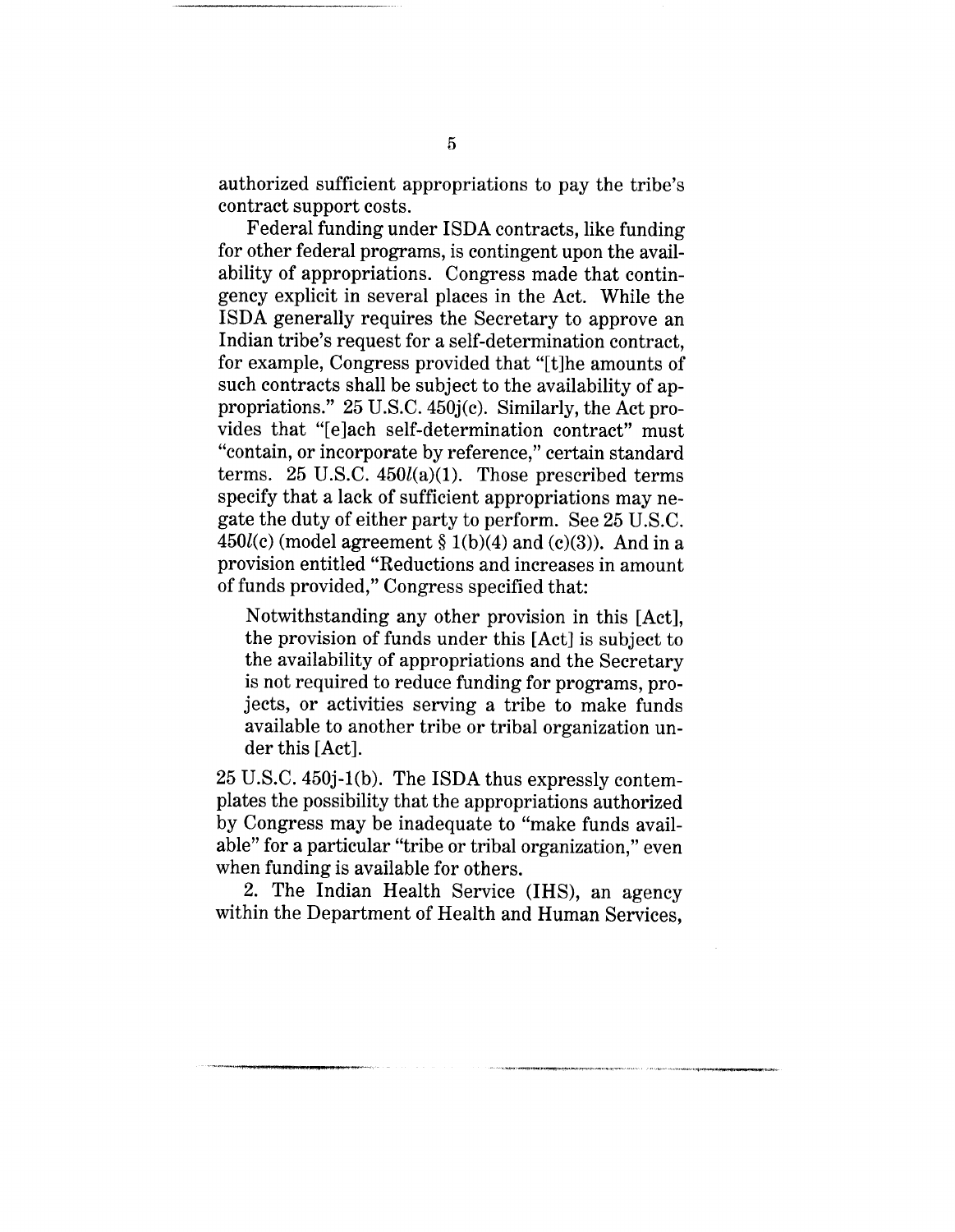provides health care services for approximately two million American Indians and Alaska Natives belonging to more than 500 tribal entities. According to agency data, more than half of the IHS's funding for Indian health programs is administered by tribal organizations under ISDA self-determination contracts. The Secretary funds such contracts, like other agency programs, from the lump-sum appropriation provided for the Department each fiscal year (FY) by Congress.

a. In *Cherokee Nation v. Leavitt,* 543 U.S. 631 (2005) *(Cherokee),* citing a lack of available appropriations, the IHS paid only a portion of the contract support costs that it had promised to two tribal contractors under the ISDA in FYs 1994 through 1997. The tribes brought suit against the Secretary to recover the unpaid balance. The government argued, *inter alia,* that it had no further obligation to the tribes because the Secretary had obligated the remaining funds from the Department's annual appropriation to other tribes and for important federal administrative purposes. *Id.* at 641-642.

This Court rejected those arguments and held that the Secretary could properly be held liable for breach of contract. See *Cherokee,* 543 U.S. at 636-647. Noting that the IHS did "not deny that it [had] promised to pay the relevant contract support costs," *id.* at 636, this Court agreed with the tribes that the government "normally cannot back out" of a contract on the basis of insufficient appropriations, "as long as Congress has appropriated sufficient legally unrestricted funds to pay the contracts at issue." *Id.* at 637. The appropriations acts for the years in question, the Court emphasized, "contained no relevant statutory restriction," *ibid.,* and the agency had available *"other* unrestricted funds, small in amount but sufficient to pay the claims at is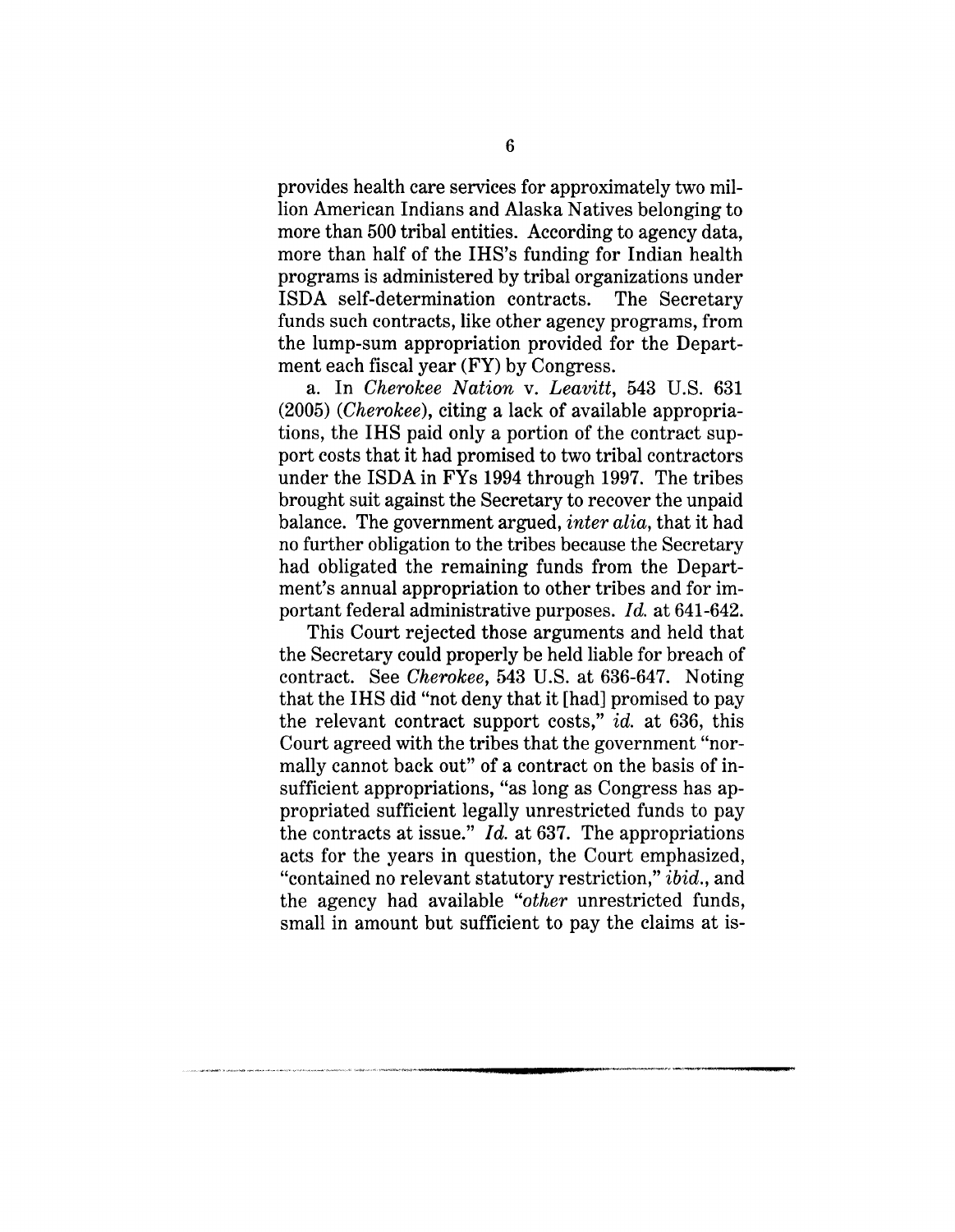sue," *id.* at 641. Consequently, the ISDA's proviso that all payments are "subject to the availability of appropriations," 25 U.S.C. 450j-1(b), did not excuse the government's breach: "Since Congress appropriated adequate unrestricted funds here," that contingency was irrelevant. *Cherokee,* 543 U.S. at 643.

b. After the fiscal years at issue in *Cherokee,* Congress began to impose express statutory caps on the appropriations authorized to pay contract support costs under the ISDA. See *Arctic Slope Native Ass'n v. Sebelius,* 629 F.3d 1296, 1300 (Fed. Cir. 2010), petition for cert. pending, No. 11-83 (filed July 18, 2011). Congress has imposed such a cap in every annual appropriations act for the IHS since FY 1998.<sup>3</sup>

For the period at issue in this case, for example, from a total appropriation of approximately \$2.63 billion for the IHS in FY 2005, Congress specified that, "notwithstanding any other provision of law," *"not to exceed \$267,398,000"* was authorized to be spent on contract support costs under the ISDA. See Consolidated Appropriations Act, 2005, Pub. L. No. 108-447, 118 Stat. 3084 (2004) (emphasis added). After budgetary rescissions included in the same Act, the net appropriation to the

<sup>3</sup> See Pub. L. No. 105-83, 111 Stat. 1543, 1583 (FY 1998); Pub. L. No. 105-277, 112 Stat. 2681, 2681-278 to 2681-279 (FY 1999); Pub. L. No. 106-113, 113 Stat. 1501, 1501A-181 to 1501A-182 (FY 2000); Pub. L. No. 106-554, 114 Stat. 2763, 2763A-214 (FY 2001); Pub. L. No. 107-63, 115 Stat. 414, 456 (FY 2002); Pub. L. No. 108-7, 117 Stat. 11, 260-261 (FY 2003); Pub. L. No. 108-108, 117 Stat. 1241, 1293 (FY 2004); Pub. L. No. 108-447, 118 Stat. 2809, 3084 (FY 2005); Pub. L. No. 109-54, 119 Stat. 499, 539-540 (FY 2006); Pub. L. No. 110-5, 121 Stat. 8-9, 27 (FY 2007) (continuing resolution); Pub. L. No. 110-161,121 Stat. 1844, 2134-2135 (FY 2008); Pub. L. No. 111-8, 123 Stat. 524, 735-736 (FY 2009); Pub. L. No, 111-88, 123 Stat. 2904, 2945-2946 (FY 2010); Pub. L. No. 112-10, 125 Stat. 102-103, 153 (FY 2011) (continuing resolution).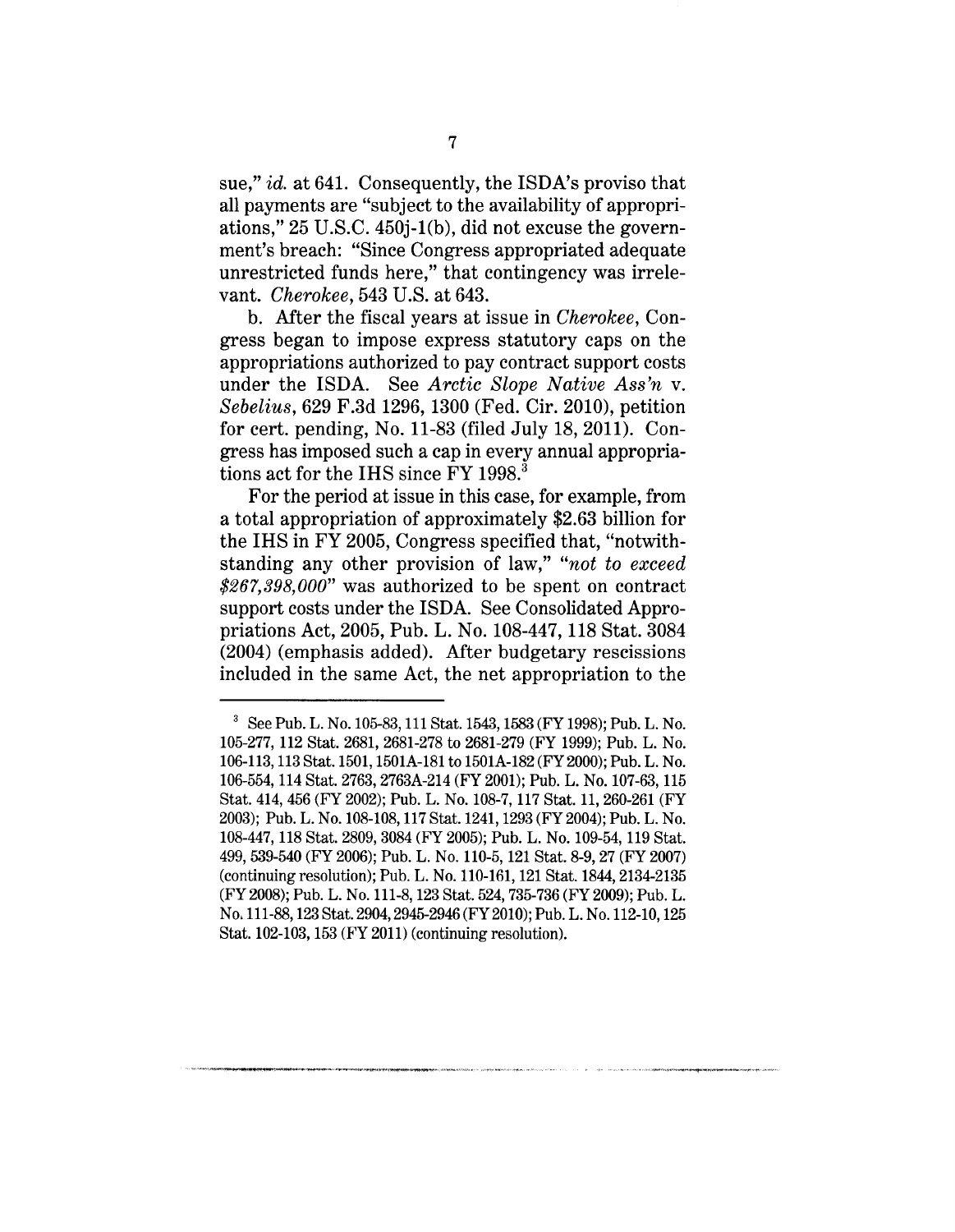IHS for contract support costs in FY 2005 was \$263,683,179.4 See App., *infra,* 8a n.3; C.A. App. 237. It is undisputed that this sum, which represented a decrease from the previous year's appropriation, left the Secretary with "a shortfall in funds to pay [contract support costs] under existing contracts.''5 App., *infra,* 8a.

3. Respondent is a federally recognized Indian tribe. App., *infra,* 47a. In January 2005, respondent submitted to the IHS a proposal for a new self-determination contract to operate the Southern Ute Health Center, a federally funded health clinic. *Id.* at 48a; see *id.* at 7a. The IHS, however, had already "allocated its entire fiscal year 2005 [contract support cost] appropriation to existing contracts." *Id.* at 8a. This left no funds remaining under the statutory appropriations cap to fund new contracts, such as respondent's proposed contract to run the Southern Ute Health Center. *Ibid.;* see 25 U.S.C. 450j-l(b)(2) (prohibiting the Secretary from reducing funding under existing ISDA contracts except in enumerated circumstances).

As the agency reviewed respondent's contract proposal, IHS officials repeatedly expressed concern that, if the contract were approved, the Secretary would be unable to pay respondent's contract support costs. See

<sup>4</sup> See Pub. L. No. 108-447, § 501, 118 Stat. 3111-3112 (rescinding 0.594% of the IHS's budget authority in FY 2005); *id. §* 122, 118 Stat. 3348 (additional rescission of 0.8%).

<sup>&</sup>lt;sup>5</sup> In FY 2004, the IHS received a statutorily capped net appropriation of \$267,398,046 for ISDA contract support costs. See Department of the Interior and Related Agencies Appropriations Act, 2004, Pub. L. No. 108-108, Tit. II, 117 Stat. 1293 ("not to exceed \$270,734,000" for contract support costs); *id.* Tit. III,§ 344, 117 Stat. 1318 (rescission of 0.646%); Consolidated Appropriations Act, 2004, Pub. L. No. 108-199, 118 Stat. 457 (further rescission of 0.59%).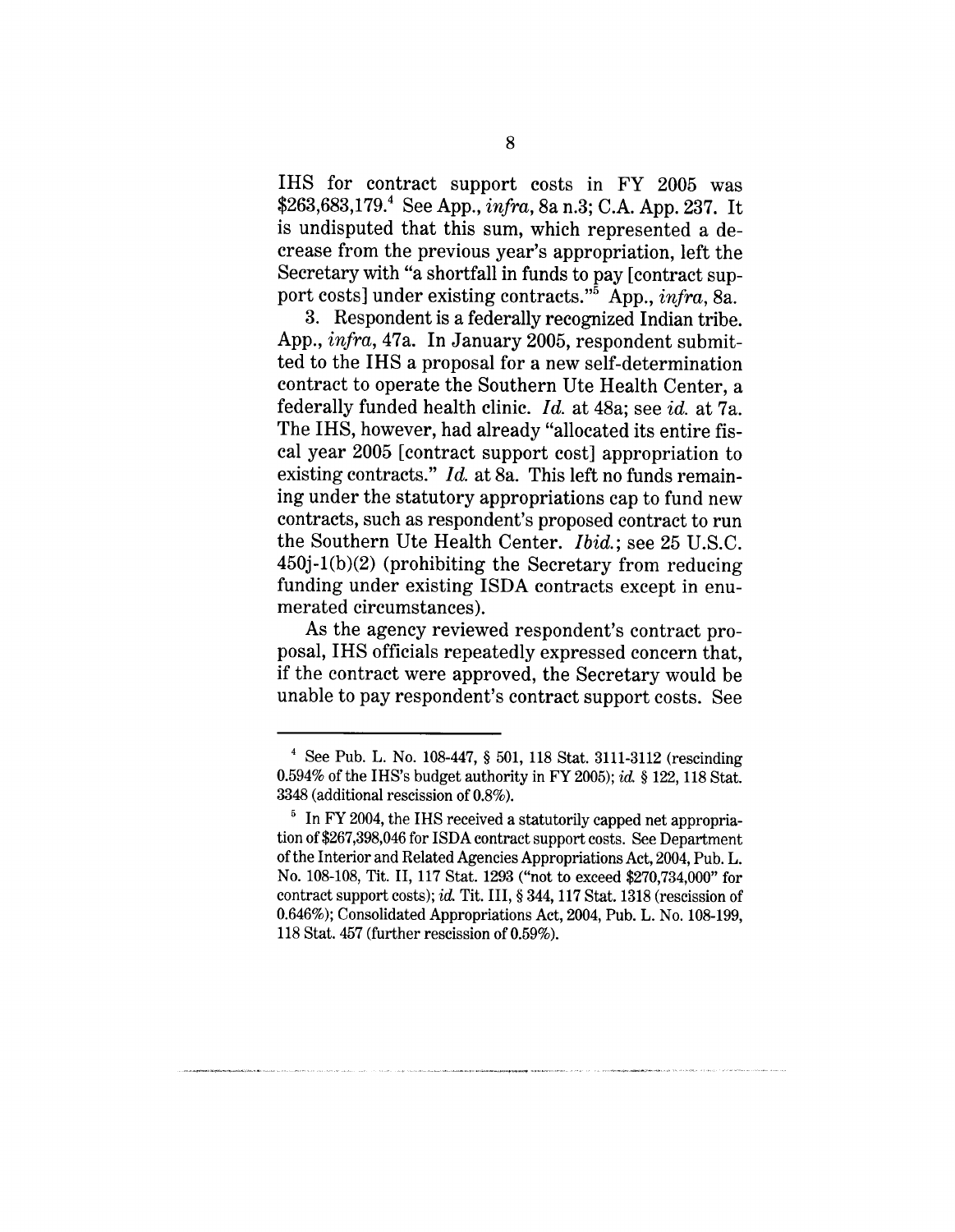App., *infra,* 7a-8a. In a February 2005 letter to respondent, for example, the IHS stated that, although the agency was still reviewing the tribe's proposal, "[i]t is important to point out now \* \* \* that the Congress failed to add any new money to the [contract support cost] appropriation this year and therefore \* \* \* the payment of any amounts ultimately negotiated for" respondent's contract support costs would "be subject to the availability of funding at some future time." C.A. App. 105-106. Negotiations between the parties continued for several months.<sup>6</sup> Although the parties reached resolution on a variety of matters, see App., *infra,* 48a-52a, no agreement could be reached regarding funding for contract support costs.

In June 2005, following this Court's decision in *Cherokee,* the IHS informed respondent that the agency would decline the proposed contract unless respondent accepted contract language stipulating that the Secretary was not required to provide funding for contract support costs. App., *infra,* 8a-9a. Respondent refused to accept that condition, asserting that the Secretary "has a statutory duty" to fund a tribe's contract support costs under the ISDA. *Id.* at 54a. Respondent then submitted an amended contract proposal that expanded the range of functions that the tribe proposed to assume at the Southern Ute Health Center. *Id.* at 55a. The amended proposal included a proposed start date of October 1, 2005. *Id.* at 15a. Further negotiations between the parties failed to resolve the impasse.

On August 15, 2005, the IHS declined respondent's contract proposal in both its original and amended

<sup>6</sup> Respondent consented to several extensions of the ISDA's 90-day deadline for the Secretary to act on a contract proposal. App., *infra,* 7a n.2; see 25 U.S.C. 450f(a)(2).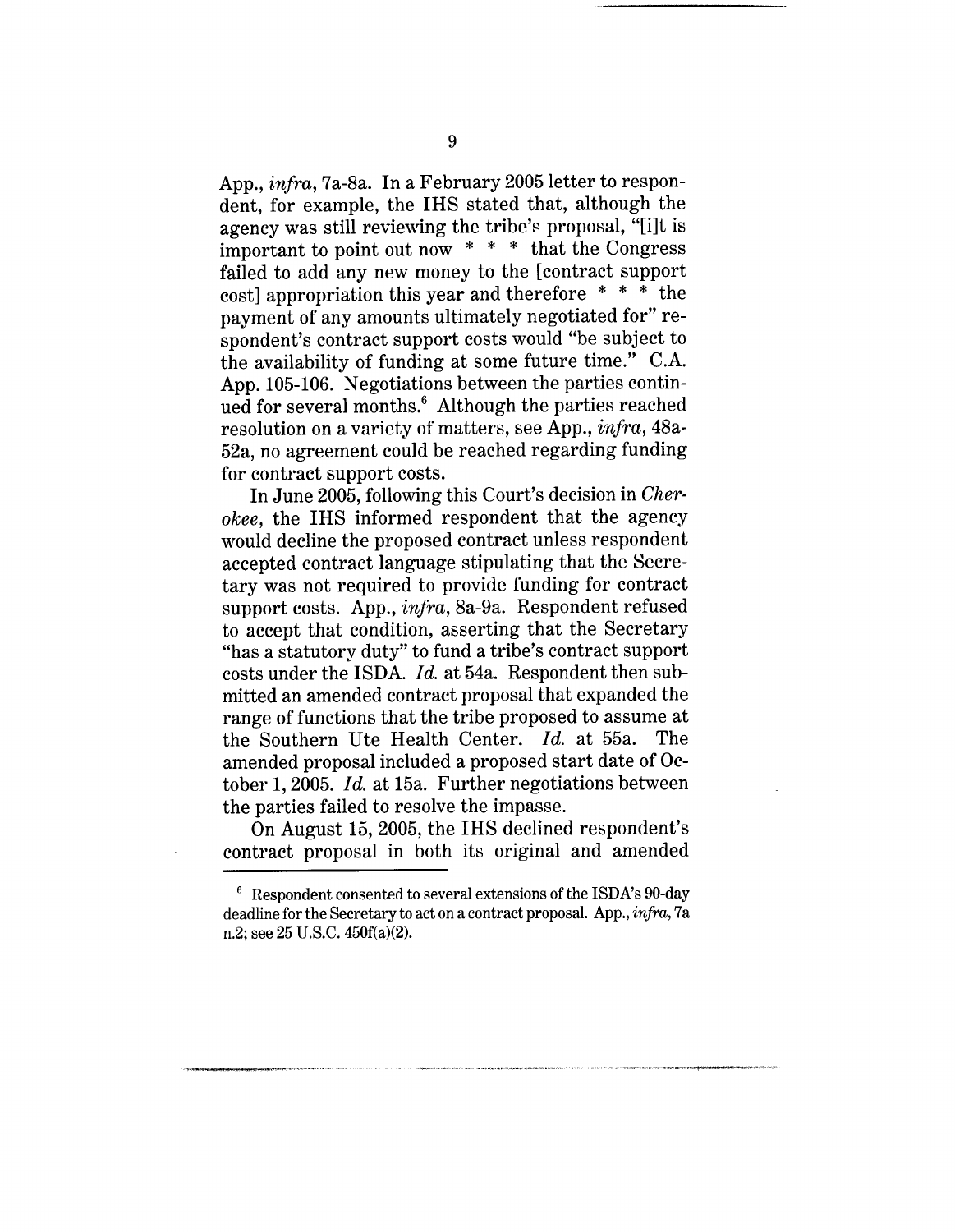forms. App., *infra,* 9a; see C.A. App. 200-204 (declination letter). The agency explained that, although the Secretary desired to cooperate with respondent to transfer responsibility for operating the Southern Ute Health Center, respondent had refused to recognize that funding for contract support costs "is not available, and that it is not known if such [funding] will become available in the future." *Id.* at 201. Because the Secretary could not fund the contract, the agency concluded, it was "not able to award" the contract.7 *Ibid.*

4. Respondent filed this suit in the United States District Court for the District of New Mexico to challenge the Secretary's declination decision. App., *infra,* 9a; see 25 U.S.C. 450f(b)(3) and 450m-l(a). Respondent contended that a lack of available appropriations is not a valid ground on which the Secretary may decline a contract under the ISDA. *Ibid.* The government responded that the ISDA does not require the Secretary to promise to pay funds that Congress has not authorized to be expended and that, under the circumstances of this case, entering into the contract would have violated both the Appropriations Clause, U.S. Const. Art. I, § 9, C1. 7, and the Anti-Deficiency Act, 31 U.S.C. 1341. See App., *infra,* 62a.

a. In June 2007, the district court granted summary judgment in favor of respondent. App., *infra,* 46a-69a. The court acknowledged that, in light of this Court's decision in *Cherokee,* the Secretary's hesitation to enter into a contract that the agency could not afford to fund was "not unreasonable." *Id.* at 66a. The court con-

 $7$  The IHS cited a number of additional grounds for declining respondent's proposal, such as the misidentification of certain expenses as allowable contract support costs. C.A. App. 201-204. Those grounds are no longer at issue.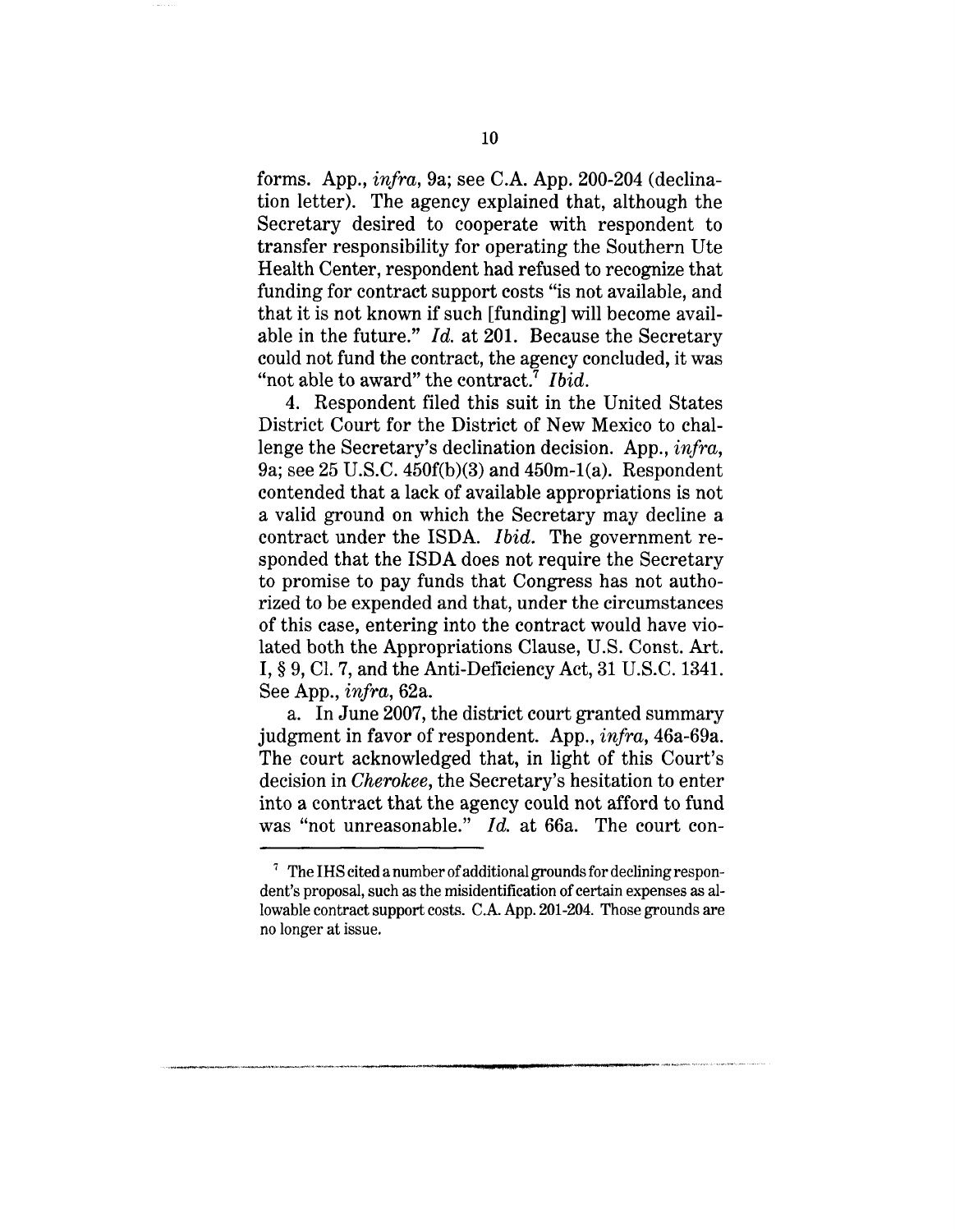cluded, however, that the ISDA "clearly limits" the Secretary's ability to decline an Indian tribe's contract proposal to the five specific circumstances enumerated in 25 U.S.C. 450f(a)(2). App., *infra,* 61a. In declining respondent's proposal, the Secretary had relied on Section  $450f(a)(2)(D)$ , which permits declination when "the amount of funds proposed under the contract is in excess of the applicable funding level for the contract, as determined under section 450j-l(a) of this title." The district court concluded that this provision was inapplicable because nothing in the cross-referenced provision, 25 U.S.C. 450j-l(a), makes the "applicable funding level" contingent on the availability of appropriations to fund the contract. App., *infra,* 62a.

b. Following the district court's decision, the parties agreed to enter into a self-determination contract in the form of the model agreement set forth in the ISDA. App., *infra,* 34a. But the parties could not agree on contract language concerning the IHS's obligation to pay contract support costs. *Id.* at 38a-39a. The Secretary proposed language specifying that, in view of the lack of available appropriations, the IHS presently owed respondent \$0 for contract support costs, but that respondent's need for such funding would be calculated, placed on the agency's shortfall report, and paid if and when funding became available. *Ibid.* Respondent contended that it was entitled under the ISDA to language promising full payment of contract support costs. *Id.* at 39a.

In October 2007, the district court resolved this dispute in favor of the Secretary.8 App., *infra,* 32a-45a.

<sup>8</sup> The district court also resolved a dispute between the parties concerning the start date of the contract. See App., *infra,* 34a-38a. The court of appeals affirmed the district court's judgment on that question, see *id.* at 24a-27a, and it is not at issue here.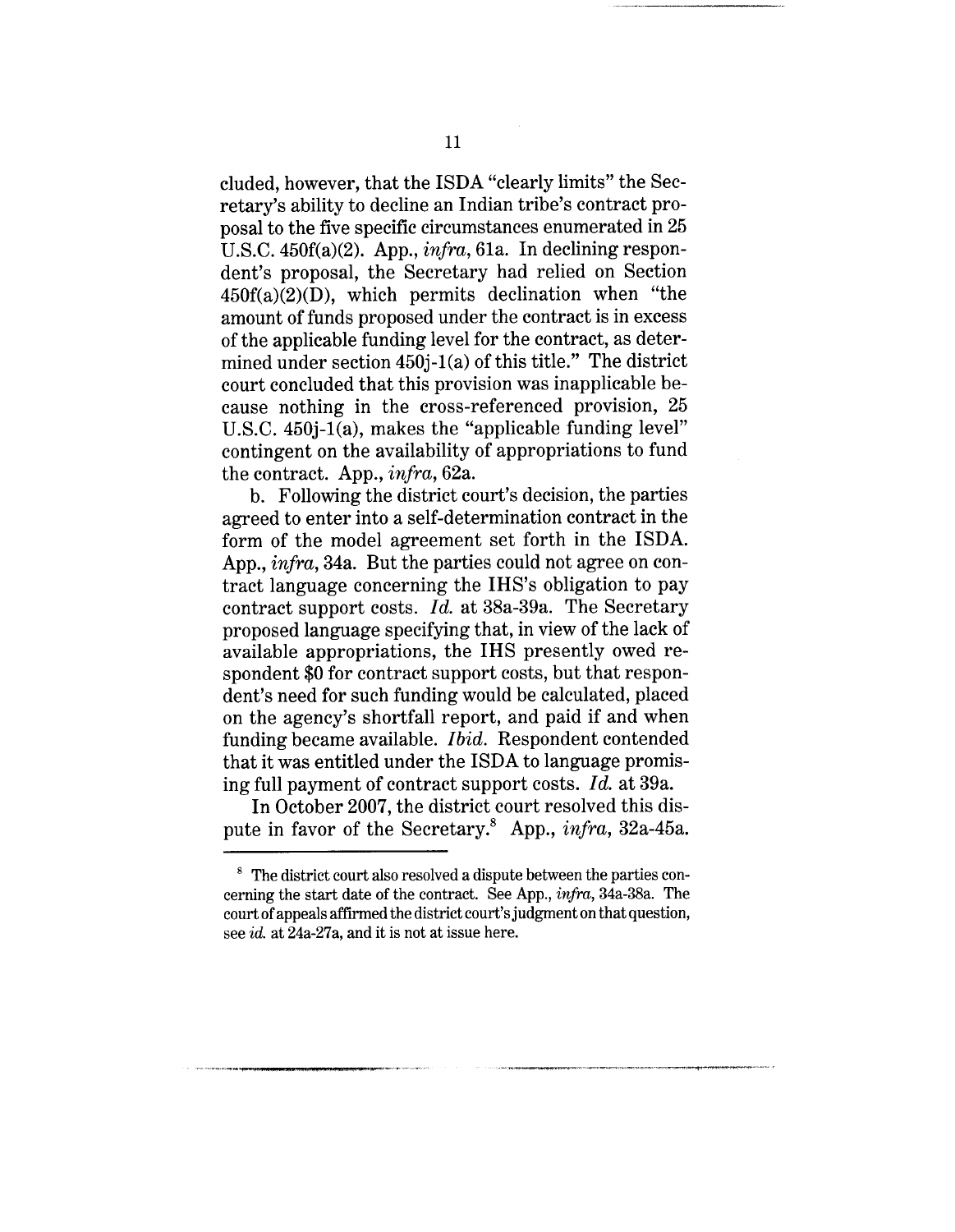The court reasoned that respondent "should have no objection to the inclusion of terms in the annual funding agreement which reflect the practical ramifications of the current statutory cap on available appropriations." *Id.* at 42a. Absent such terms, the court explained, "it is abundantly clear that the Government will be forced to enter into a contract which it must breach up front." *Ibid.* The court rejected respondent's argument that the government's proposed contract language conflicted with the terms of the Act, explaining that the ISDA expressly contemplates that annual funding agreements will specify the "time and method of payment." *Id.* at 39a (quoting 25 U.S.C. 450/(c) (model agreement  $§ 1(f)(2)(A)(i))$ . The court accordingly directed the parties to finalize a self-determination contract that included the government's proposed language for contract support costs. *Id.* at 44a. Respondent appealed that order, but its appeal was dismissed on the ground that the district court's order was not final. *Id.* at lla-12a; see *Southern Ute Indian Tribe v. Leavitt,* 564 F.3d 1198 (10th Cir. 2009).

c. The parties ultimately agreed on the terms of a self-determination contract with an effective date of October 1, 2009, subject to either side's appeal of the district court's rulings. App., *infra,* 12a. The district court then entered a final order directing, *inter alia,* that the Secretary place respondent's calculated need for contract support costs on the IHS's shortfall list for future funding if and when sufficient appropriations became available. *Id.* at 30a-31a.

5. The court of appeals affirmed in part and reversed in part. App., *infra,* 1a-27a.

a. The court of appeals agreed with the district court that the ISDA does not permit the Secretary "to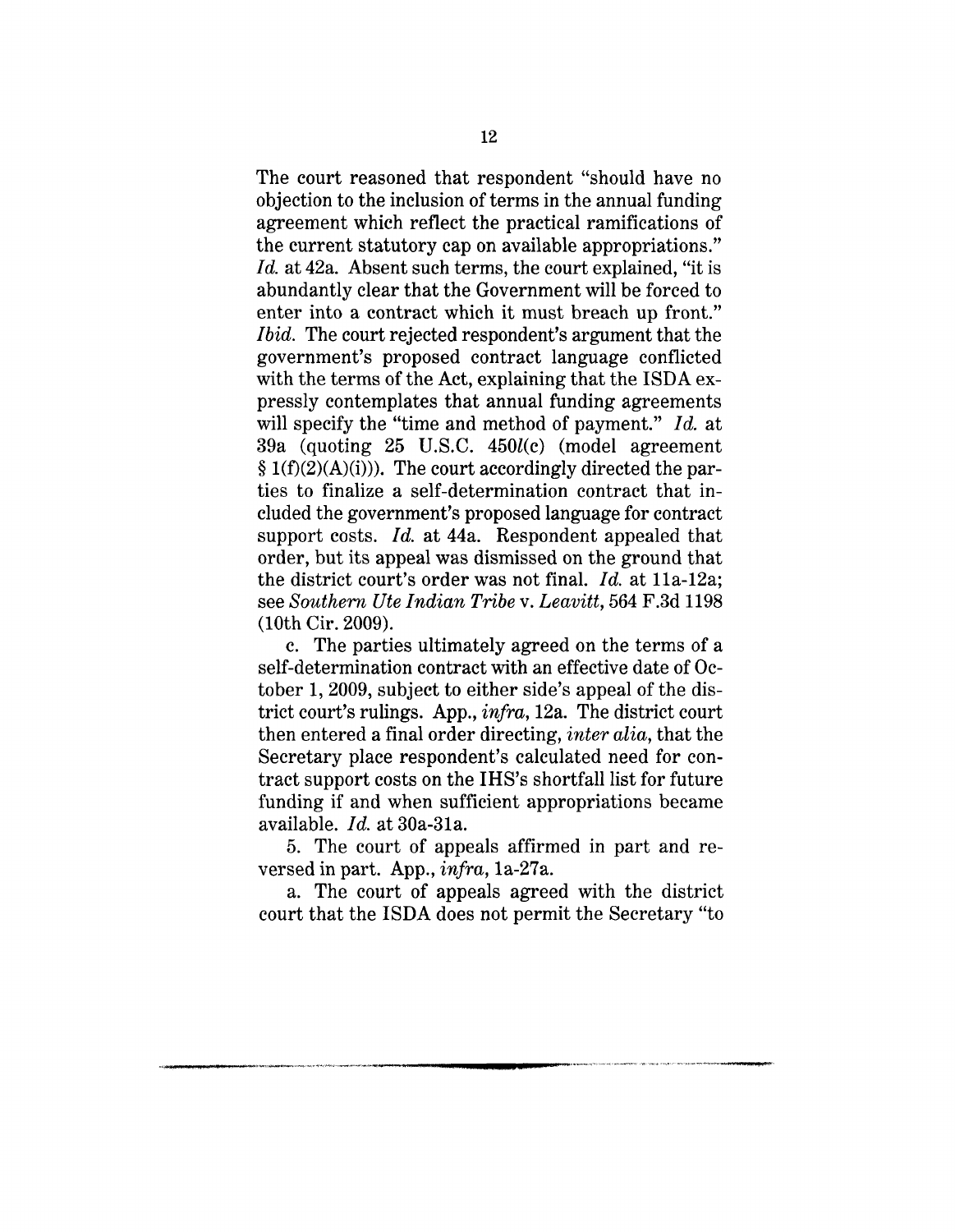decline a contract on the basis that available appropriations are insufficient to fund the contract." App., *infra,* 14a-15a. The court reasoned that, under the "plain text" *(id.* at 16a) of the declination criteria in 25 U.S.C. 450f(a)(2), the "applicable funding level" for an Indian tribe's contract support costs "must be evaluated irrespective of whether the appropriations available to [the Secretary] are sufficient to pay that amount." App., *infra,* 17a. The ISDA, the court concluded, "plainly does not authorize [the Secretary] to decline [respondent's] contract proposal on the basis that it lacked sufficient appropriations.''9 *Ibid.*

b. The court of appeals next reversed the district court's ruling that the annual funding agreement between the parties could "reflect the practical ramifications of the current statutory cap on available appropriations" (App., *infra,* 42a) by stipulating that the Secretary presently owed \$0 in funding for contract support costs, but that such costs would be paid in the future if available appropriations permitted. *Id.* at 20a-24a. The court ruled that such an agreement "violates the ISDA." *Id.* at 22a. The court held that an Indian tribe under the ISDA "is entitled to a contract specifying the full statutory amount" of contract support costs and "cannot be forced to enter into a self-determination contract waiving its entitlement to full [contract support cost] fund-

<sup>&</sup>lt;sup>9</sup> The court of appeals also stated that the government could not properly decline the contract for lack of available appropriations in FY 2005 because respondent's amended contract proposal had an effective date of October 1, 2005-*i.e.*, the first day of FY 2006. See App., *infra,* 15a-16a. But the court concluded that it"need not decide" whether the FY 2006 appropriation was sufficient in light of its holding that, as a matter of law, the Secretary may not decline an ISDA contract because of inadequate appropriations. *Id.* at 17a n.6.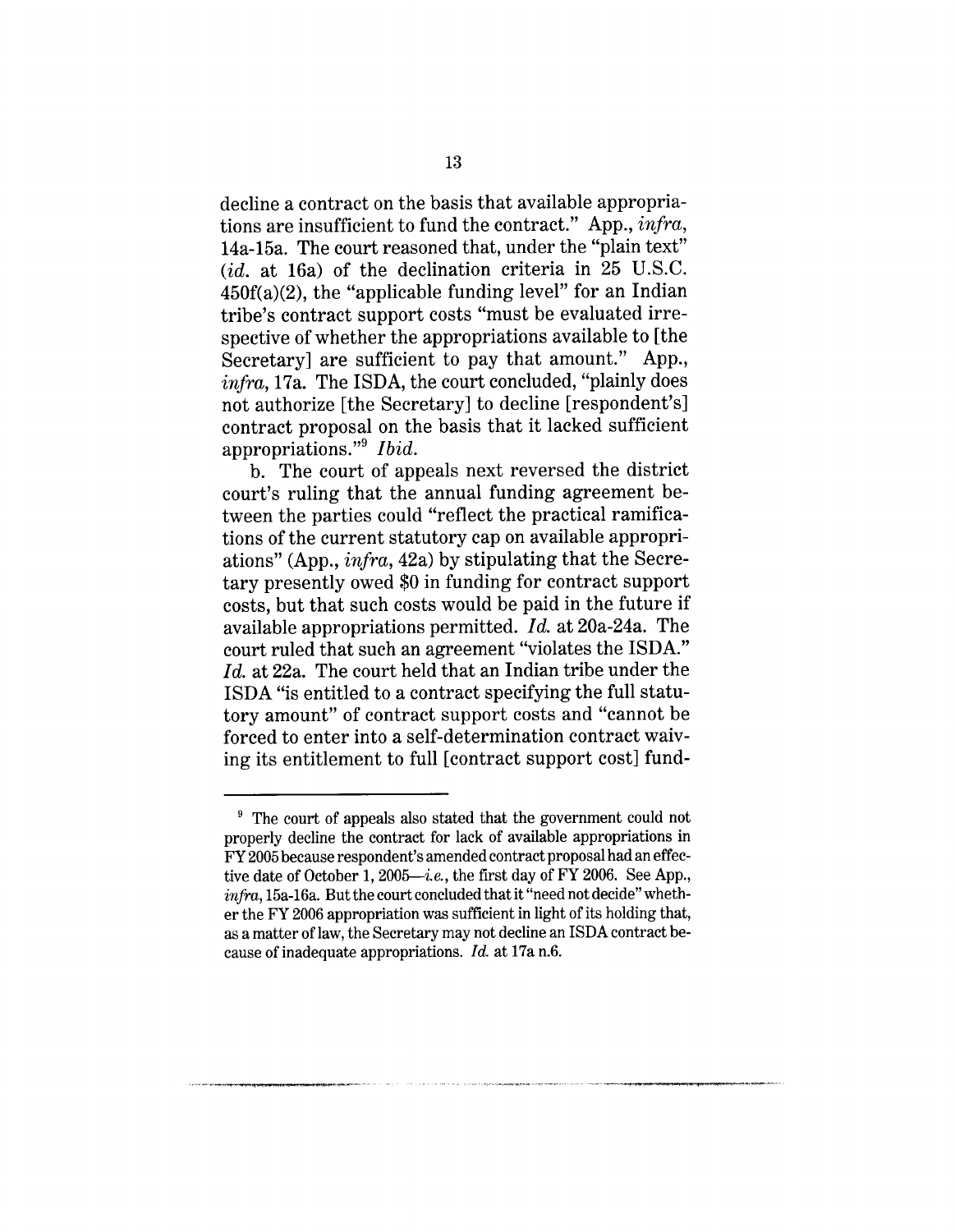ing." *Id.* at 24a. The court added that "[a]ny disputes about whether funds are, in fact, available" to pay respondent's contract support costs "remain open and litigable." *Ibid.*

#### **REASONS FOR GRANTING THE PETITION**

This case presents the question whether the Secretary must accept an Indian tribe's proposal for a new self-determination contract under the Indian Self-Determination and Education Assistance Act (ISDA), 25 U.S.C. 450 *et seq.,* notwithstanding that the Secretary lacks sufficient funds under an express statutory appropriations cap to pay the tribe's proposed contract support costs. That question is closely related to the questions presented in two petitions currently pending before the Court. See *Ramah Navajo Chapter v. Salazar,* 644 F.3d 1054 (10th Cir. 2011), petition for cert. pending, No. 11-551 (filed Oct. 31, 2011) *(Ramah Navajo),* and *Arctic Slope Native Ass'n v. Sebelius,* 629 F.3d 1296 (Fed. Cir. 2010), petition for cert. pending, No. 11-83 (filed July 18, 2011) *(Arctic Slope).* Both cases present the question whether the government is required to pay all of the contract support costs incurred by a tribal contractor under the ISDA, notwithstanding that Congress has imposed an express statutory cap on the appropriations available to pay such costs and the Secretary cannot pay all contractors' claims without exceeding the statutory cap. The Solicitor General filed the petition for a writ of certiorari in *Ramah Navajo* and has not opposed the petition in *Arctic Slope.* See Gov't Br., *Arctic Slope, supra,* at 9-11.

The Tenth Circuit's decision below expressly builds upon that court's earlier ruling in *Ramah Navajo,* see, *e.g.,* App., *infra,* 3a, 7a, 19a, and reflects many of the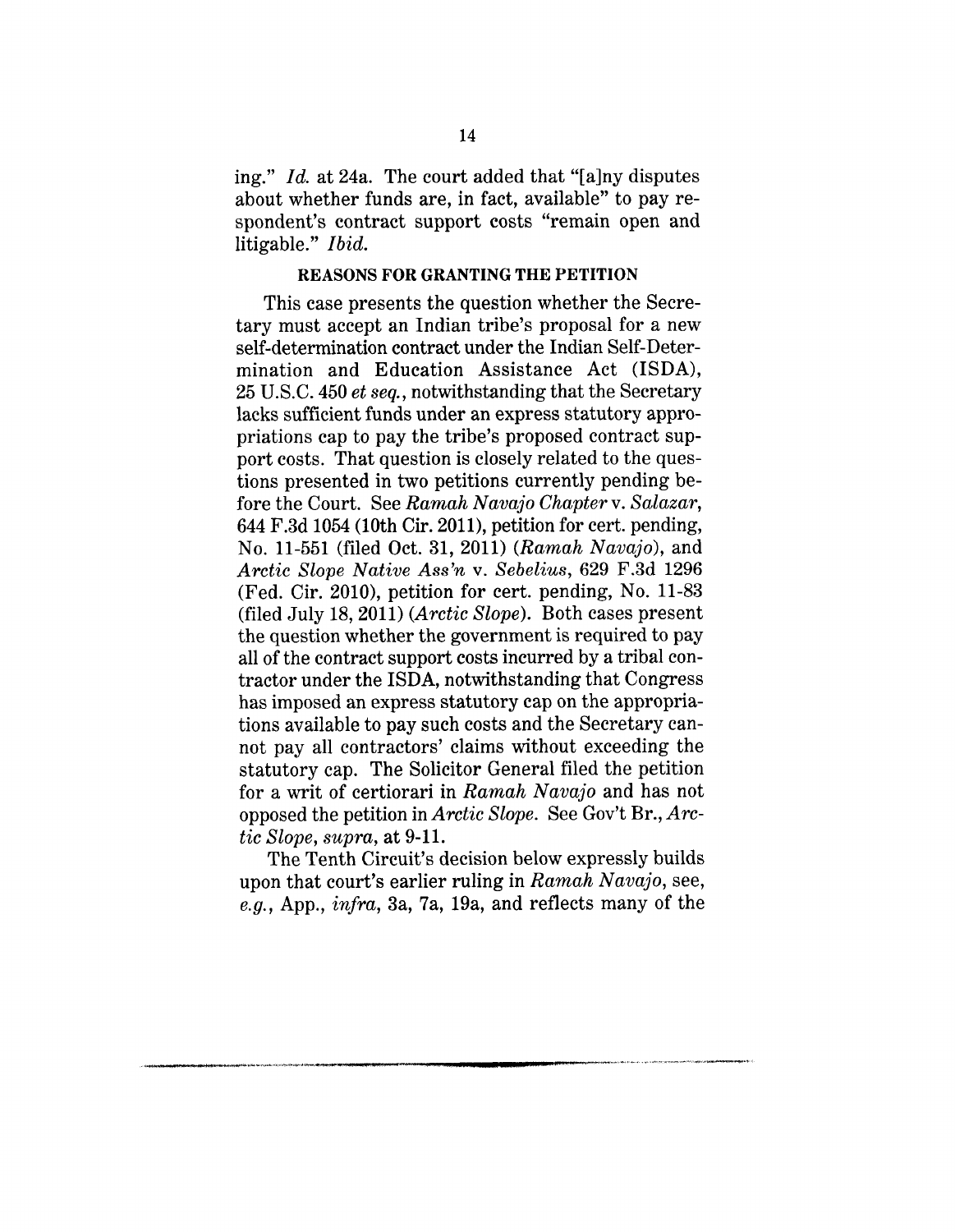same fundamental errors of law discussed in the government's petition for a writ of certiorari in that case. In particular, the decision below rests on the same mistaken premise that the ISDA guarantees "full" funding of a tribe's contract support costs. Compare *id.* at 24a, with Gov't *Ramah Navajo* Pet. at 19-23 (explaining that the ISDA does not confer on tribal contractors an unqualified right to "full" funding of contract support costs).

Although the Tenth Circuit in the decision below purported to leave open the question whether "funds are, in fact, available to pay" respondent's contract support costs, App., *infra,* 24a, the court of appeals had previously held in *Ramah Navajo* that the government is liable for *all* contract support costs for *all* tribal contractors under the ISDA as long as Congress has appropriated sufficient funds to pay any *one* contractor considered in isolation. See *Ramah Navajo,* 644 F.3d at 1068- 1071. Because that minimal threshold is satisfied here, the apparent effect of the Tenth Circuit's ruling below, together with its prior ruling in *Ramah Navajo,* is to require the Secretary to enter into a contract to pay money that Congress has not authorized to be paid, yet to subject the government to immediate liability if it does not make the statutorily unauthorized payments. If that is the correct way to understand the interaction of the two decisions, Congress could not have intended that result, as the governing provisions of the ISDA confirm. See Gov't *Ramah Navajo* Pet. at 19-23.

If the Court grants the petition for a writ of certiorari in *Ramah Navajo* or *Arctic Slope,* this Court's decision would likely require reconsideration or reversal of the Tenth Circuit's decision in this case. Accordingly, the Court should hold this petition pending its disposi